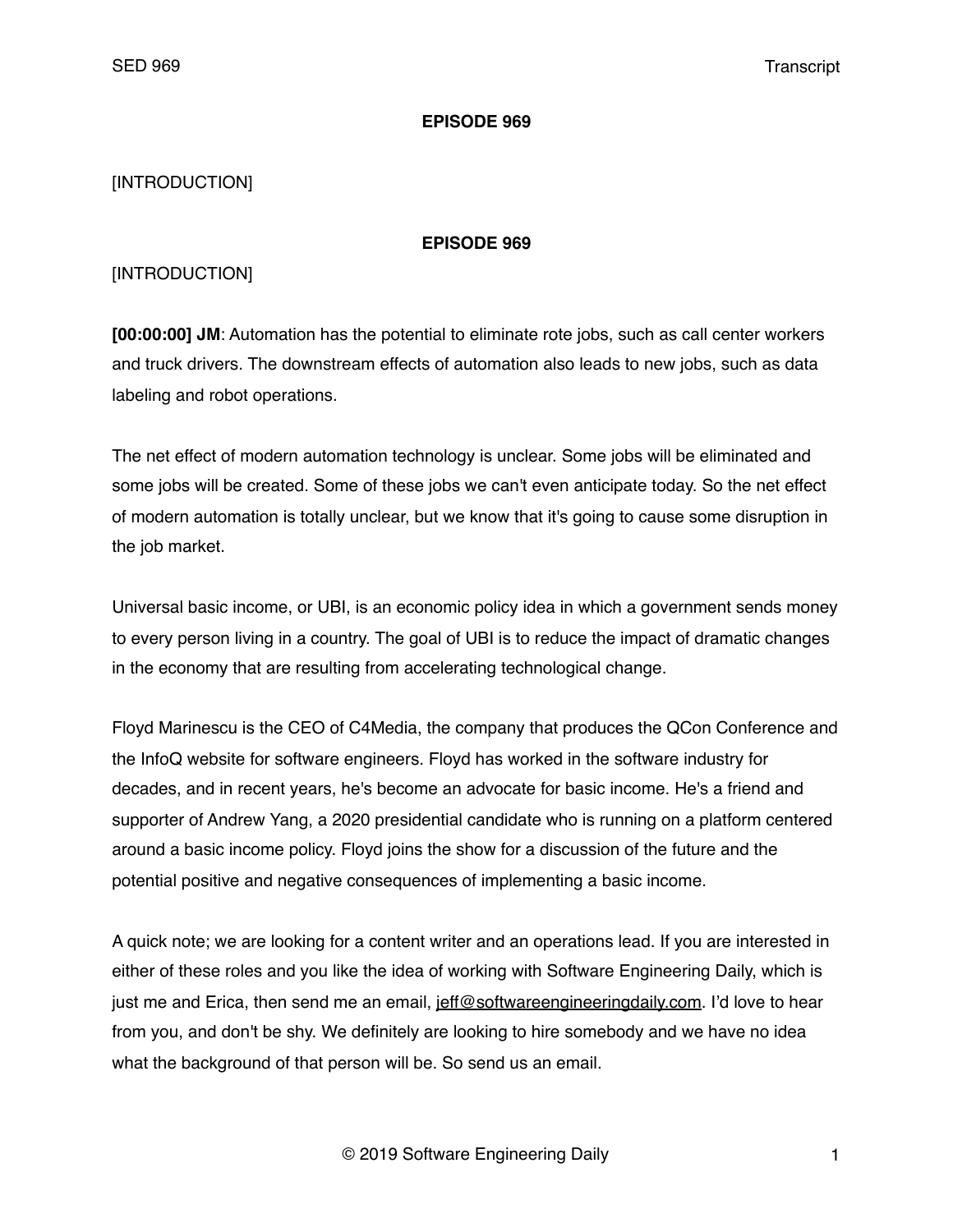#### [SPONSOR MESSAGE]

**[00:01:59] JM**: Being on-call is hard, but having the right tools for the job can make it easier. When you wake up in the middle of the night to troubleshoot the database, you should be able to have the database monitoring information right in front of you. When you're out to dinner and your phone buzzes because your entire application is down, you should be able to easily find out who pushed code most recently so that you can contact them and find out how to troubleshoot the issue.

VictorOps is a collaborative incident response tool. VictorOps brings your monitoring data and your collaboration tools into one place so that you can fix issues more quickly and reduce the pain of on-call. Go to victorops.com/sedaily and get a free t-shirt when you try out VictorOps. It's not just any t-shirt. It's an on-call shirt. When you're on-call, your tool should make the experience as good as possible, and these tools include a comfortable t-shirt. If you visit victorops.com/sedaily and try out VictorOps, you can get that comfortable t-shirt.

VictorOps integrates with all of your services; Slack, Splunk, CloudWatch, DataDog, New Relic, and overtime, VictorOps improves and delivers more value to you through machine learning. If you want to hear about VictorOps works, you can listen to our episode with Chris Riley. VictorOps is a collaborative incident response tool, and you could learn more about it as well as get a free t-shirt when you check it out at victorops.com/sedaily.

Thanks for listening and thanks to VictorOps for being a sponsor.

## [INTERVIEW]

**[00:03:50] JM**: Floyd Marinescu, welcome to Software Engineering Daily.

**[00:03:53] KR**: Awesome! Glad to be here.

**[00:03:55] JM**: I've been going to QCon for a long time, so we'll certainly talk about QCon, and InfoQ, and C4Media a little bit later. But you have turned your focus to universal basic income and other political and social endeavors.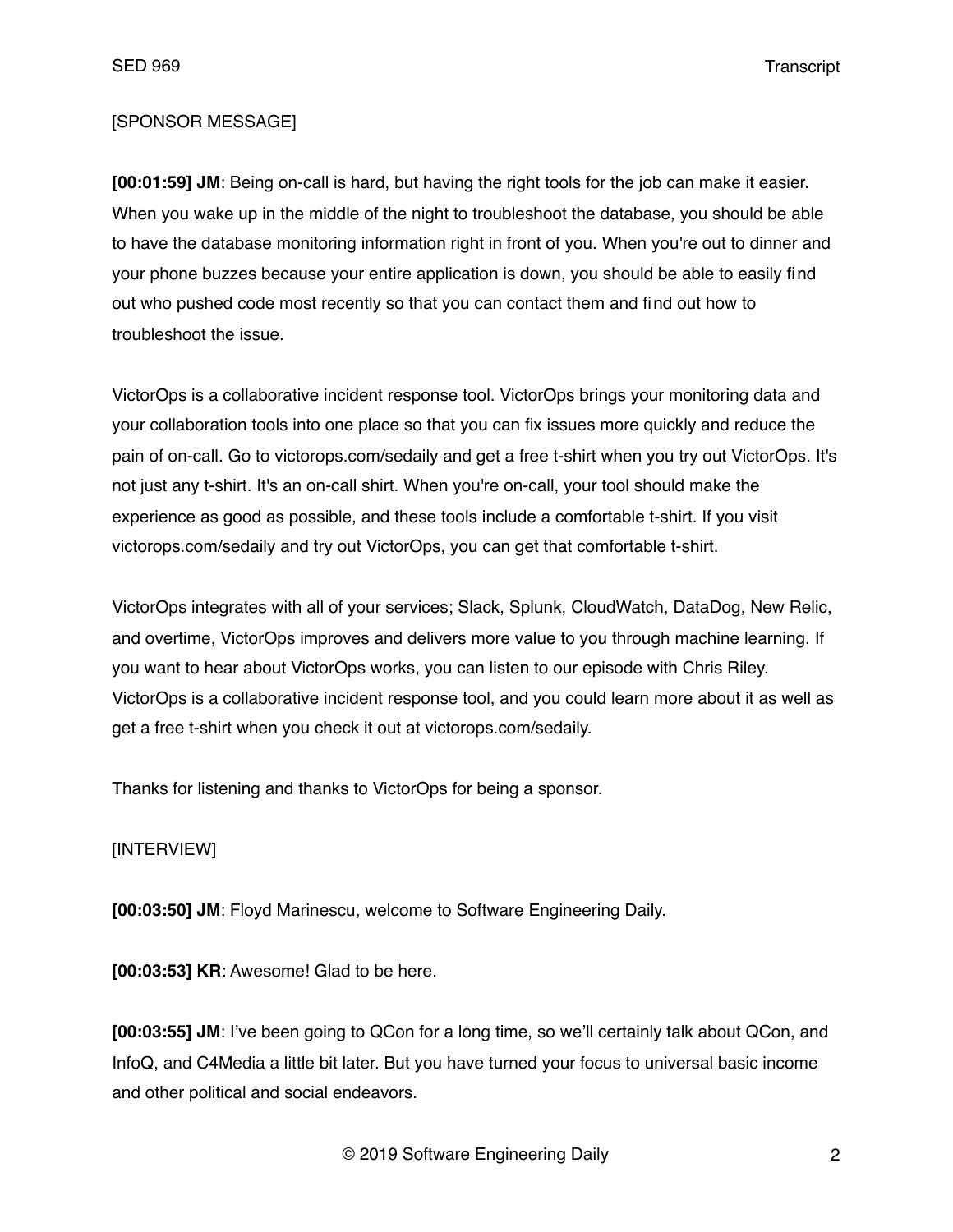To get into those subjects, let's start with talking about the economy. From your vantage point, you see all of these new software infrastructure. You see people presenting it at QCon. You see people writing about it on InfoQ, and you see the new companies that are built with that infrastructure.

Describe how software is changing the economy.

**[00:04:35] KR**: Okay. Well, there's many layers we can discuss that in. But first of all, I want to say before going into anything, is that innovation creates human prosperity. So what we do, creating more efficiencies with software, is saving people from drudge work. It is enabling new problems to be solved that could never be solved. It is creating wealth for a lot of people.

Wealth doesn't only mean money in the hands of those who invest in companies. It also means products and services that work better for everyday human beings who can actually use these things. Just the wealth of options and features and products that we can use that are lifechanging in many cases.

So software overall is like turbocharging the economy. It's making it more efficient. It's creating innovation, and innovation creates wealth. We should do more of it. Yeah, I'll talk a bit later how there are two sides to that coin, because there is thing called a labor market and efficiencies can have other impacts that we haven't really been noticing until recently.

But, yeah, software is great. Software is eating the world, as I think Tim O'Reilly said that. When I speak on QCon on stage, I would say software is changing the world. I just like that one better. That's why InfoQ and QCon exist to human progress through technology is the purpose of InfoQ and QCon. Human progress through technologies. We want more technology, but we need a counterbalancing force to ensure that prosperity is shared, and that's where UBI comes in as one of many structural changes that I think we need.

**[00:06:01] JM**: When the word automation gets used, it's often used to describe changes to the economy that have replaced jobs. It's talked abstractly about replacing jobs with "automation". What parts of labor have been automated away?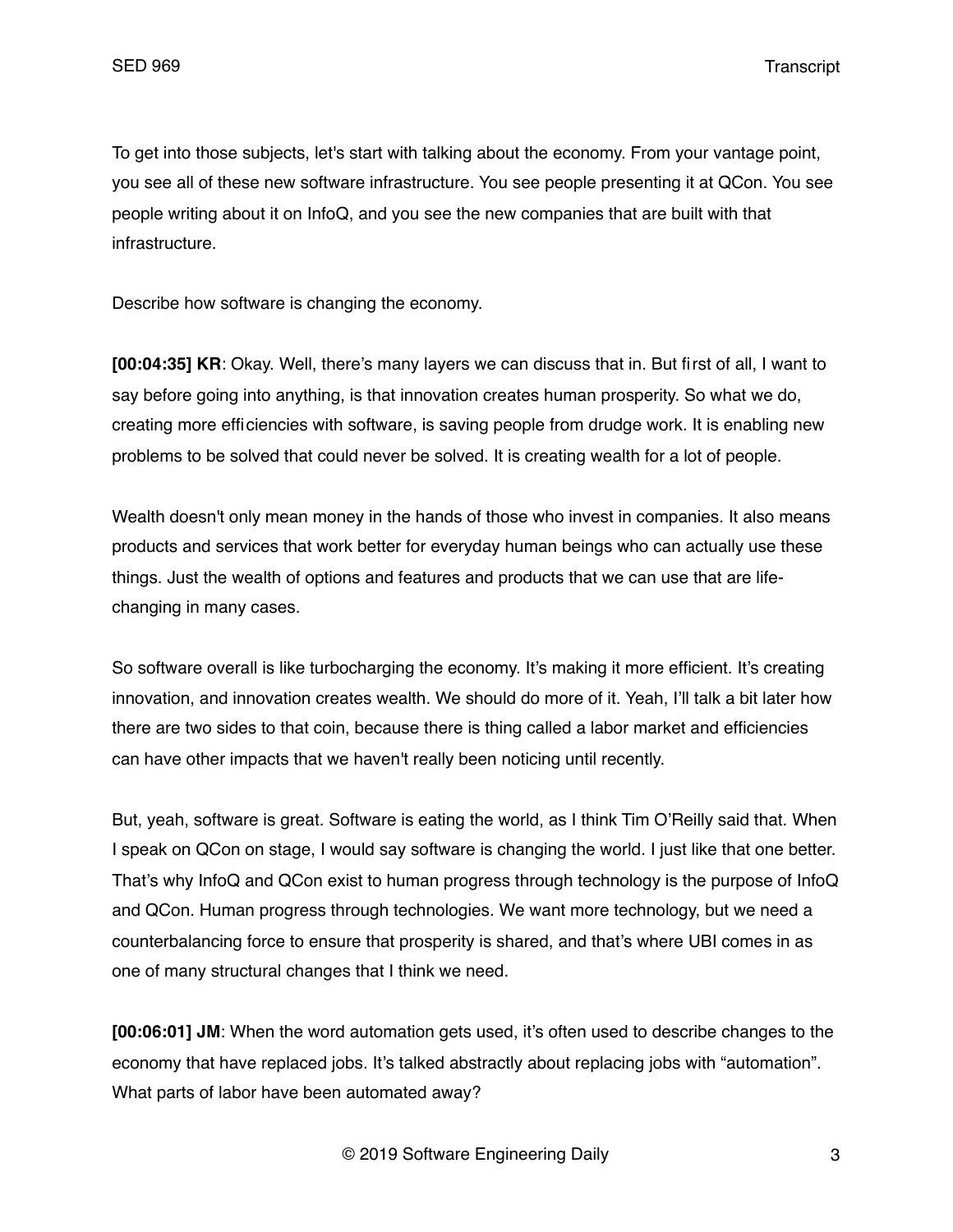**[00:06:21] KR**: Let me answer a slightly different question that's connected to what you're saying. You've all heard of the Luddites, and the Luddites were textile workers in the – I don't know, hundreds of years ago, whose jobs were displaced with the invention of the loom, which allowed much more productivity on creating textiles.

So what most people – When they laugh about the Luddites, they think the Luddites were these backwards people against technology wanting to live in an agrarian lifestyle. That's actually not true at all. It's the wrong image. It's like that Star Trek episode where like they find those people on another planet who just wanted to live as farmers. What wrong with these people? It's not that.

The Luddites were actually highly-skilled workers making middleclass incomes relative to the time who can no longer make middleclass incomes because the loom was invented, which created labor displacement. Now you needed far fewer workers with the loom to produce the same quantity of textiles. These are people who had to go from middleclass jobs to subsistence living and they are pissed off. That's why they are breaking the looms, because like, "My life is fucked!"

That's the actual story of the Luddites, and that's a story that happened to 4 million manufacturing workers in the 2000s who were automated away, which Andrew Lang likes to say that's the reason Trump was elected, because those people fell into – Many of them fell into despair. Half of those 4 million never went back to work, and half of that half went on disability insurance. Imagine the shame. You're a proud middleclass worker and you have no other options in your town than to go on disability. Not going to make any estimates of how many actually were disabled or not. But that's all they could find.

In fact, they went on a basic income, right? That's a solution that found itself to the form of disability insurance. What happened to the other half? I don't know exactly what happened to the other half, but research, credible research has already shown that when careers are displaced, people end up taking lower income work than before, which happened to the Luddites, and it happened to my father and uncle.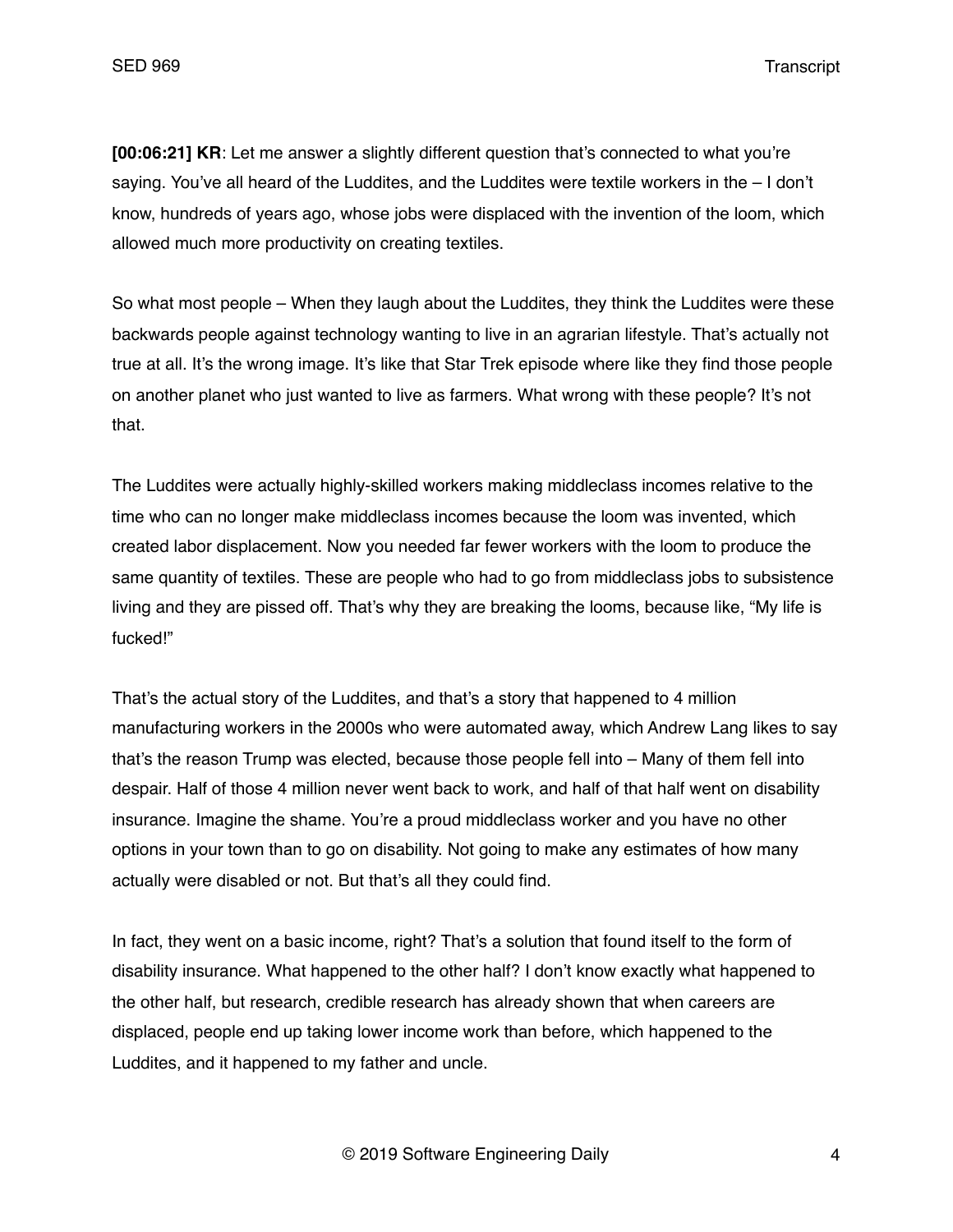They were in Ontario's automotive manufacturing sector, and when China entered the scene in the late 90s, the competition drove prices down so low that according to my dad who was a tool [inaudible 00:08:26] designer, self-employed, half of all the tool shops that he used to work for went out of business and the other half that survived, they had to automate to stay competitive so they could lower their prices and be competitive within China.

Research has shown that six times more jobs were lost to automation than trade. So all those people who had those jobs, like in the U.S., in Canada, wherever, they mostly had to take lower income work. Because when your job is displaced, it's not like you were fired. You just go apply somewhere else. You can't apply anywhere else, because your job is no longer feasible. You spent a whole life building a skillset that is no longer valued by the market. It's been devalued either through trade, or majority of the times, through automation.

So what do you do? Well, my dad to retire. Luckily, he's in his mid-50s at the time. He's saved up enough. But my uncle was a lot younger. He had to become – I think he's a superintendent in a rental building right now where he's not using his skillset or whatsoever. Now you can see that a lot of people in their 40s and 50s become unemployable. Who is going to hire a 55-year-old with a high school degree?

So Andrew Yang talks a lot about how automation is going to displace truck drivers. It's going to displace truck drivers. Now there's actually been a study from Uber funded by Uber. So take that for what it's worth, that actually says there'll be more trucking jobs. Not less.

Now I actually think that's probably possible, because the question is at what pay scale, what salaries will be those trucking jobs. Let me explain. Again, software and hardware creates prosperity. It reduces the cost of things. Makes things easier. Less drudge work. It also makes things easier for lower skilled people to do.

What economists are finding these days is that automation for the most part has actually let so more low income jobs than high income jobs. It's decimating the middleclass and we're moving towards a two-tiered society, where U.S. and Canada and U.K. and Western Europe will resemble something more like Brazil and India unless we implement something like a basic income, because there will be very few middle class jobs.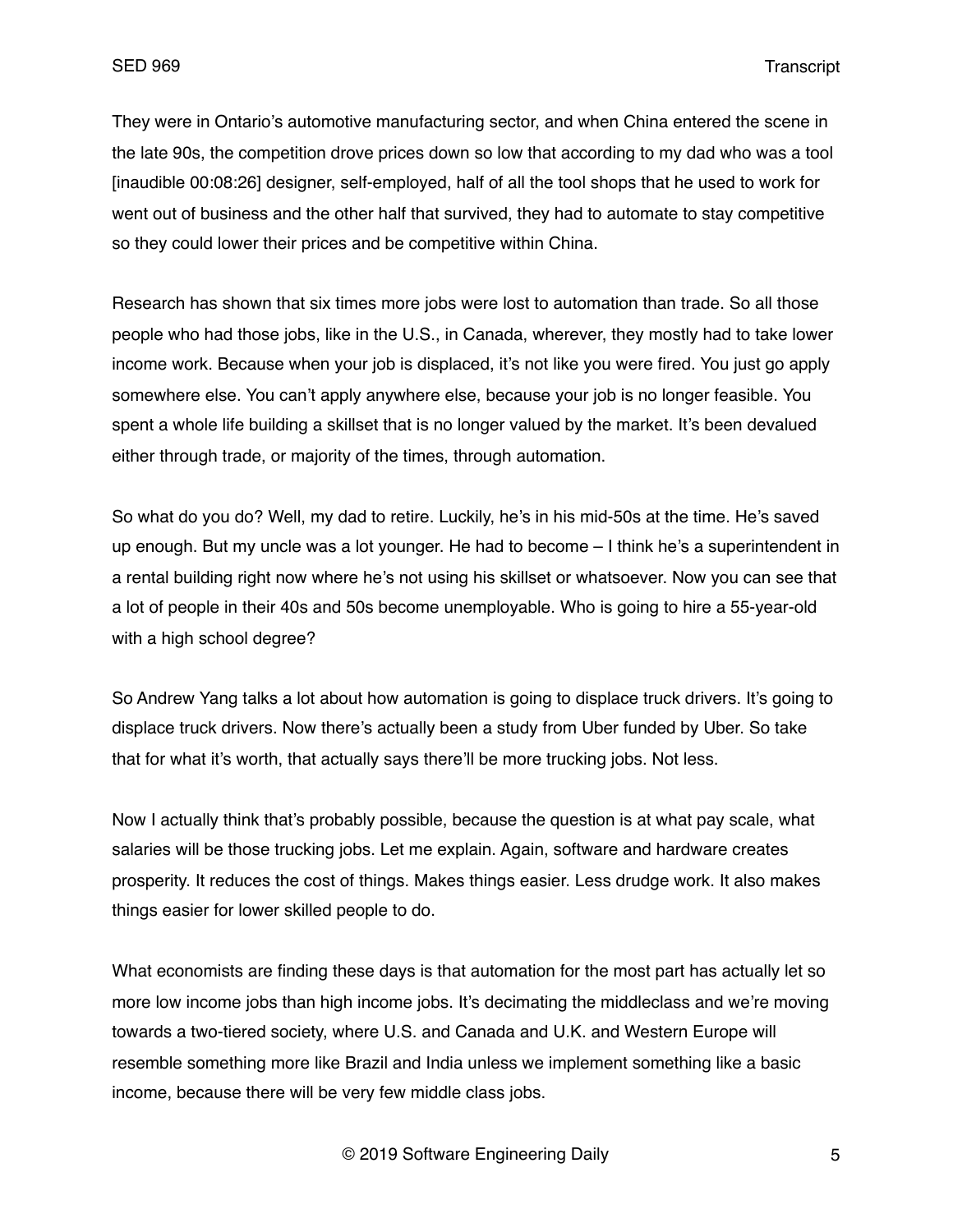So let's take it again as a story. Basically, it happened to my dad and uncle. Well, let's take a truck driver as an example, right? So you eliminate – Automation right now, we had people at QCon speak about – From Uber talk about self-driving cars and trucks and what's going on. It's very easy for self-driving technology to work on interstate highways, right? It's simple.

So which trucking jobs pay the most? It's the ones that are most tedious, require the most skilled, the people willing to do the hardest work, which is the interstate jobs, right? You're going to pay someone to not sleep and do like 14-hour runs across the country. That's a good middleclass salary. A lot of those people are self-employed. They own their own trucks.

So when those jobs go, you're going to see more trucking, because trucking will become cheaper, which so transportation is generally an economic stimulus. So that's a good thing. But the remaining jobs will be more within the city trucking jobs. Guess what? There are way more people competing for those jobs than there are people competing for interstate, like horrible sit on the chair for 14 hours and not be healthy type of trucking jobs.

So if you have a labor market where there's more people now competing for the jobs in the cities, guess what? That's going to drive down wages. So even if there's more trucking jobs than before, we've actually seen historically looking at other industries, is that even though automation and artificial intelligence creates more jobs than it displaces, it create more low income jobs than middle income jobs. So that's what's going to happen.

You might have more trucking jobs than before, but there'll be lower income work done by less skilled people who are very happy to have a trucking job in a city like those UPS postal car drivers. I bet you can compare the salary of  $a - Well$ , this is actually very comparison. Compare the salary of a FedEx truck driver, UPS truck driver to an interstate truck driver. I haven't looked at this at all. It just came up in the spot. I bet you, it's like half. That's what the future is for truck driving after self-driving. That's what's happening industry after industry after industry.

## [SPONSOR MESSAGE]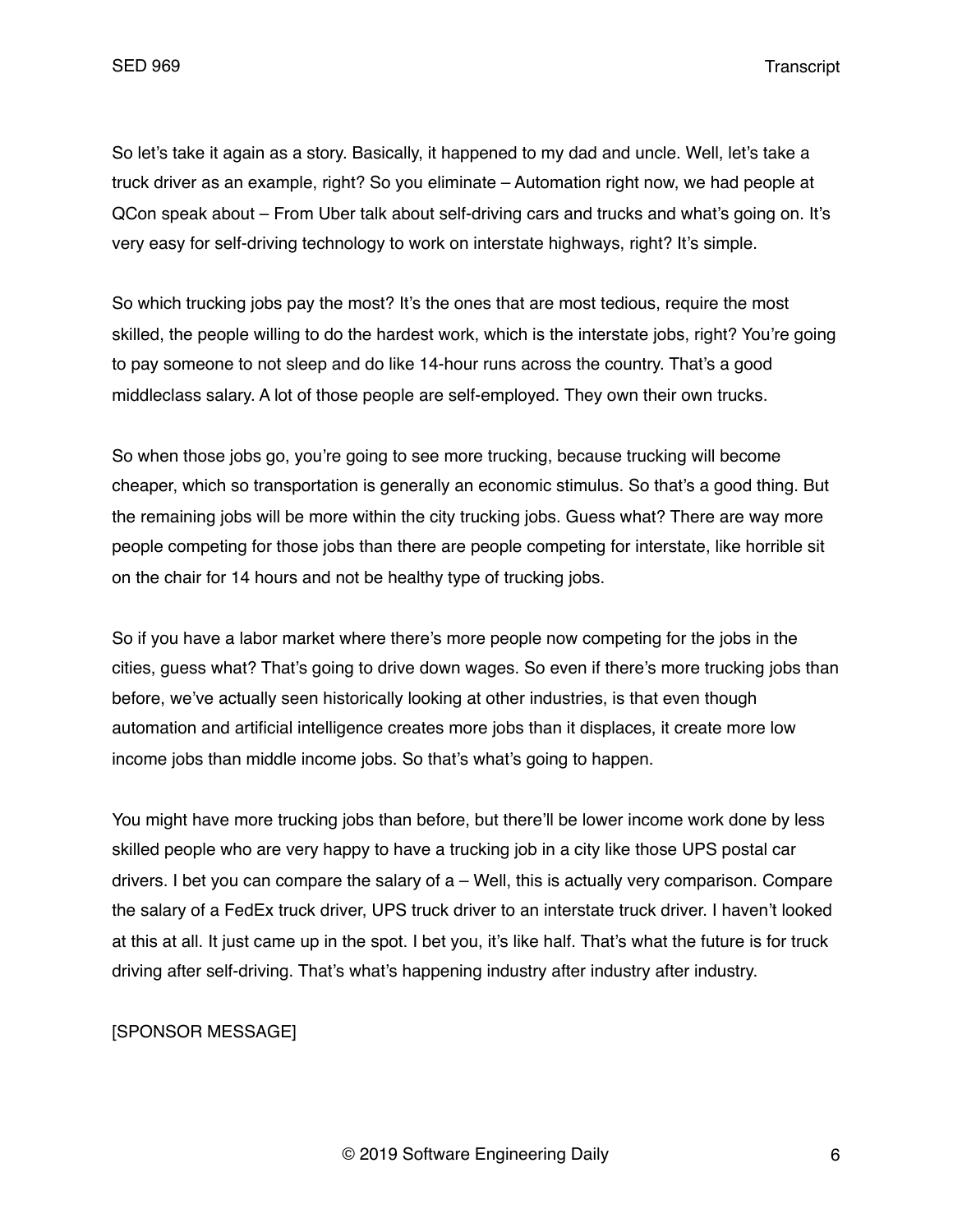**[00:12:25] JM**: You probably do not enjoy searching for a job. Engineers don't like sacrificing their time to do phone screens, and we don't like doing whiteboard problems and working on tedious take home projects. Everyone knows the software hiring process is not perfect. But what's the alternative? Triplebyte is the alternative.

Triplebyte is a platform for finding a great software job faster. Triplebyte works with 400+ tech companies, including Dropbox, Adobe, Coursera and Cruise Automation. Triplebyte improves the hiring process by saving you time and fast-tracking you to final interviews. At triplebyte.com/ sedaily, you can start your process by taking a quiz, and after the quiz you get interviewed by Triplebyte if you pass that quiz. If you pass that interview, you make it straight to multiple onsite interviews. If you take a job, you get an additional \$1,000 signing bonus from Triplebyte because you use the link triplebyte.com/sedaily.

That \$1,000 is nice, but you might be making much more since those multiple onsite interviews would put you in a great position to potentially get multiple offers, and then you could figure out what your salary actually should be. Triplebyte does not look at candidate's backgrounds, like resumes and where they've worked and where they went to school. Triplebyte only cares about whether someone can code. So I'm a huge fan of that aspect of their model. This means that they work with lots of people from nontraditional and unusual backgrounds.

To get started, just go to triplebyte.com/sedaily and take a quiz to get started. There's very little risk and you might find yourself in a great position getting multiple onsite interviews from just one quiz and a Triplebyte interview. Go to triplebyte.com/sedaily to try it out.

Thank you to Triplebyte.

# [INTERVIEW CONTINUED]

**[00:14:41] JM**: It could be a generational thing though, because the generation that's growing up right now, most people learn how to use a computer. They learn how to type. If they don't learn how to type, they learn how to type on a cellphone. If they don't learn how to type on a cellphone, they learn how to use a voice interface. People everywhere are going to learn how to interact with computers.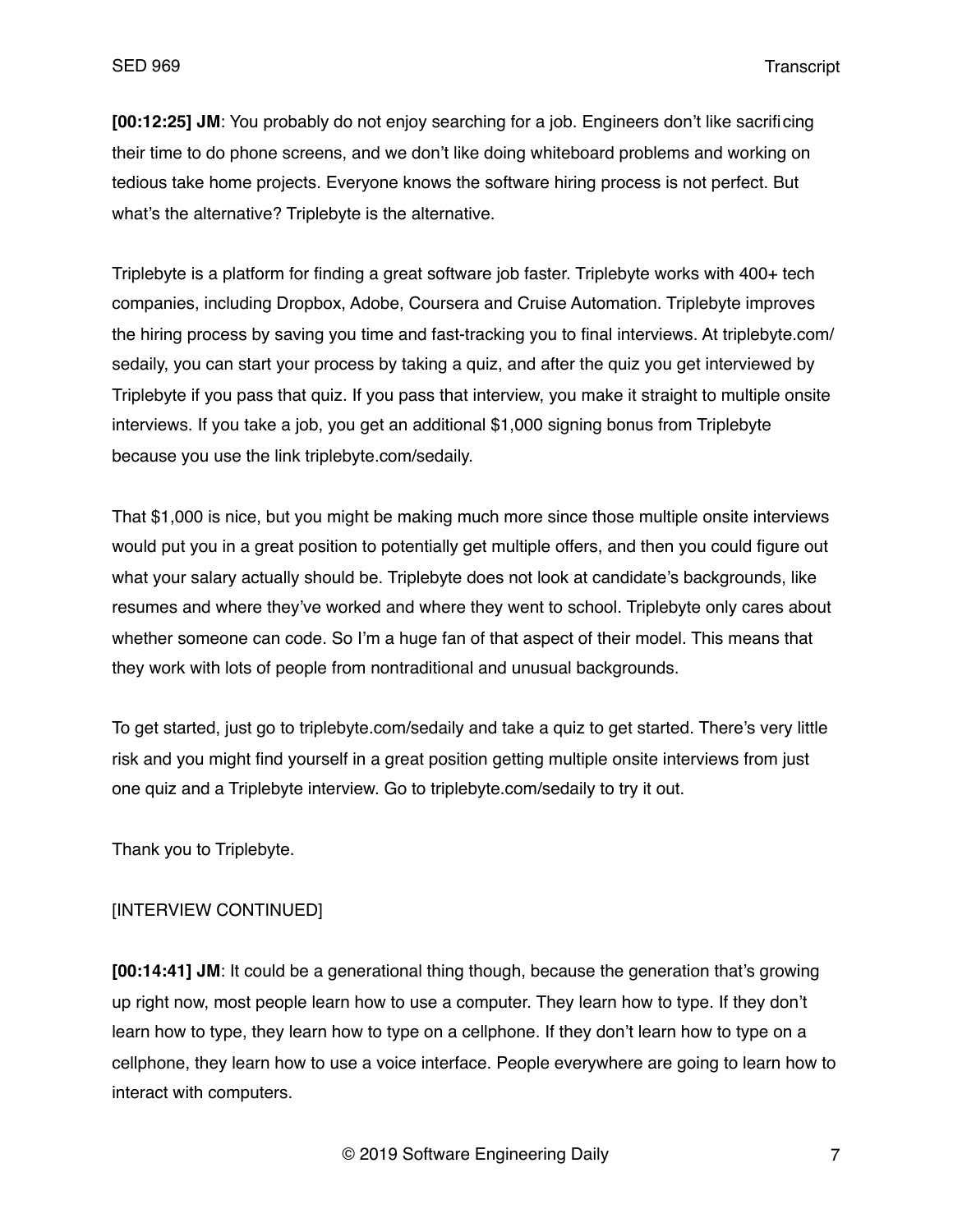If you know how to interact with a computer, you have a much more durable set of skills, and it's not even a set of skills that you grow up expecting to be something that is something that gives you employment. You grow up using it like we grew up using a toaster. It's just an appliance that you use in your everyday communications and it has a set of easily transferable skills to knowledge work, like people who grow and have computer fluency. They have a much more durable set of skills than somebody who didn't grew up with computer fluency and is a truck driver.

People who grew up with a computer today can be social media managers. They could be doing like analyst work. They could be working with spreadsheets. They could be doing like scheduling podcast episodes on WordPress. There's all kinds of crazy knowledge work jobs, and if you don't believe me, you can go look at Upwork and just find a bajillion long tail like Twitch streamer assistant or something.

Even beyond that, we've got the rise of data labeling jobs, which are not the most glamorous jobs, but they can pay the bills and there's actually a developing strata of different types of data labeling jobs. You have almost white collar level data labeling jobs. Maybe not that degree of salary, but you do have a tiered salary, because there are degrees of sophistication for data labeling.

So I just say that to post to you perhaps although we should more in the truck drivers and we should do something about it, I'm with you on a societal level. I want to make the case that perhaps this is a generational thing. Perhaps truck drivers are an argument that we can stand up, but it's kind of a straw man because eventually these people are going to age out.

**[00:16:54] KR:** I'm glad you pointed that out. So let's unpack that. I would say there're two aspects to that very astute observation. So those whose jobs are displaced, it's not like they can just immediately go and reapply for something else. They need a runway. They need to preserve their dignity. There's a lot of suffering for those people who have lost their jobs.

I mean, the rise of the opioid epidemics is linked directly and is correlated in those areas where most manufacturing jobs were lost. A lot of suffering gets creates. Basic income is an answer to

© 2019 Software Engineering Daily 8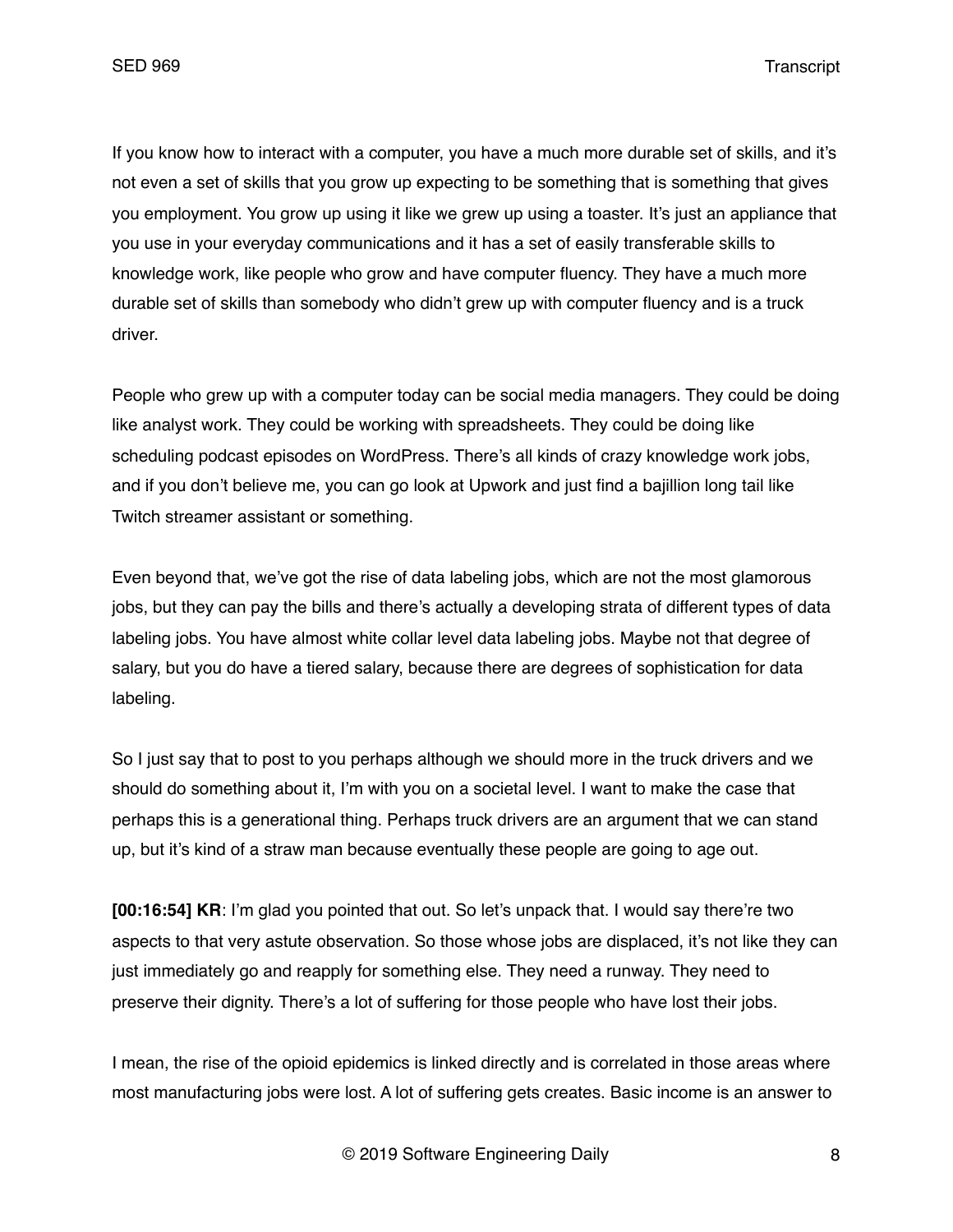that. It's obviously basic. It's not like what they were making before, but at least they can keep it without having to ask for help, without having to go on some line and convince some bureaucrat that something's wrong with them and they need monetary support. At least they can have a long-term perspective, which may allow them to go and retrain.

I remember my dad telling me like, "I'm too old to go and learn all the latest versions of CAD and all the new design things to do." But luckily he had an Stec, so he could have made that decision. But if you as someone a few years younger like my uncle, he needed money now. So he took what he could find and now he's a superintendent in a rental building. But if he could have not worked for a year, maybe he would have had time to retrain as whatever the cutting edge thing to try and put himself up above the hundreds of thousands of others in his area that were competing for the same work.

So there's a lot of suffering to your point of a generational change that, frankly, I think it's mean and wrong and inhumane that we're ignoring it, especially when there's more than enough money going around that we could implement a basic income right now, which would make the economy more efficient. It would make the economy bigger, because the money goes back into the economy. It stimulates market expansion.

The way Andrew Yang's argument of do a VAT tax, I frame it as the market funding its own expansion, because you're ensuring there are enough customers out there who are above basic needs so they can participate fully in the economy beyond even just being able to buy things, but being able to invest and taking risks, like retraining, or switching states, or moving around, or starting a business, which all those three things by the way are at historical lows. More businesses are closing than opening every year in the U.S. since 2008.

**[00:19:01] JM**: Do you believe that statistic?

**[00:19:02] KR**: Yeah. Well, it's been verified. You can look into yourself. Less people are moving locations for jobs. So the generational change, yes. Now, let's look at the other half of that coin. You mentioned a lot of new jobs. Again, automation may disrupt the labor market even if it creates more jobs than it displaces, because most of those jobs are lower income jobs. So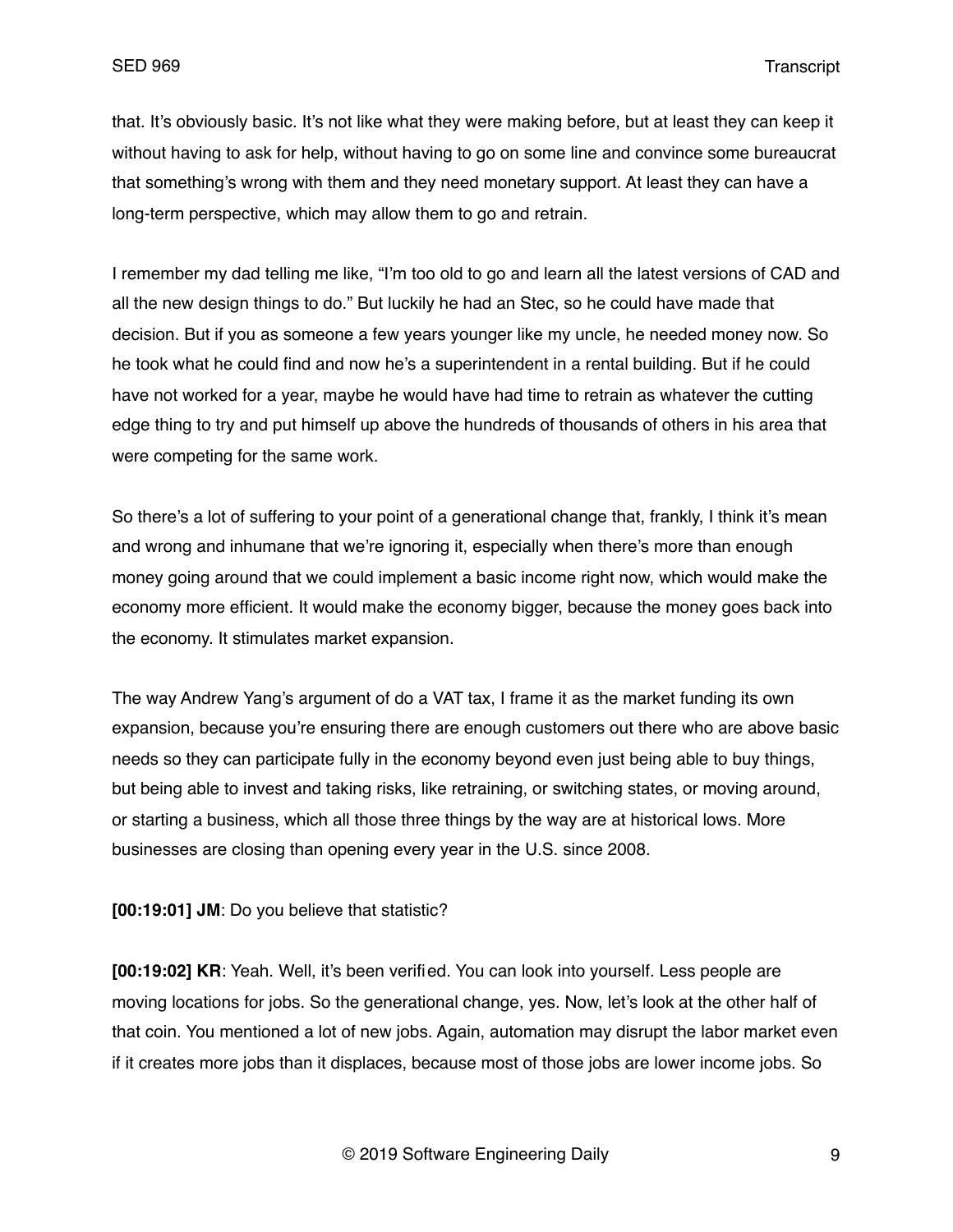you're replacing the middleclass with a lot of low income jobs that have limited ladders, limited rungs and ladder to move up into middleclass and beyond.

So only 8% of all jobs being offered today in the U.S. are STEM. That doesn't leave a lot for the other 92%. What are they going to do? Just be podcast assistants and social media managers? You know how much that pays? You know how much it pays. Go up in Upwork. You can see how it much pays. Guess what? Those people here who are trying to become social media managers and podcast assistants, they're competing on Upwork with South America and Easter Europe where people can charge three times less than they can.

So in this case, software in the form of creating these marketplace SaaS platforms for jobs is further disrupting opportunities for local people, because you can hire people anywhere. I remember myself looking for a podcast editor a few months ago, and I could have picked the person here for \$15 an hour or the person in Serbia for 15. I mean, the choice is obvious, because it's the same work.

**[00:20:20] JM**: It's actually not obvious, because I started with the lowest market, and I found that the quality was not great. I found that there is actually a lot of subtlety that you need to communicate to the podcast editor. You wouldn't think that there would be that much, but there actually is a lot. I ended up paying more for somebody that speaks fluent English and it more reliable.

**[00:20:44] KR**: Yeah. Well, that was your situation. But if you look at overall over the last 40 years, if you look at stuff that we can get into soon, the great decoupling, the shares of national income. How that's changing. What we're seeing is a 40-year pattern of disrupting of the middleclass through automation and globalization, and globalization is not just trade policies. It is automation-driven, because you can't have a global supply chain for an iPhone if you don't have emails and you don't have geo-track tankers and all the things that currently enables, which is a sophisticated supply chain to cross planets for companies seeking the cheapest possible production method. That couldn't happen in the 60s, right?

So when people talk about trading automation in Mexico and China. Well, guess what? Technologies underlying that too, otherwise it'll all be built within the same town the way things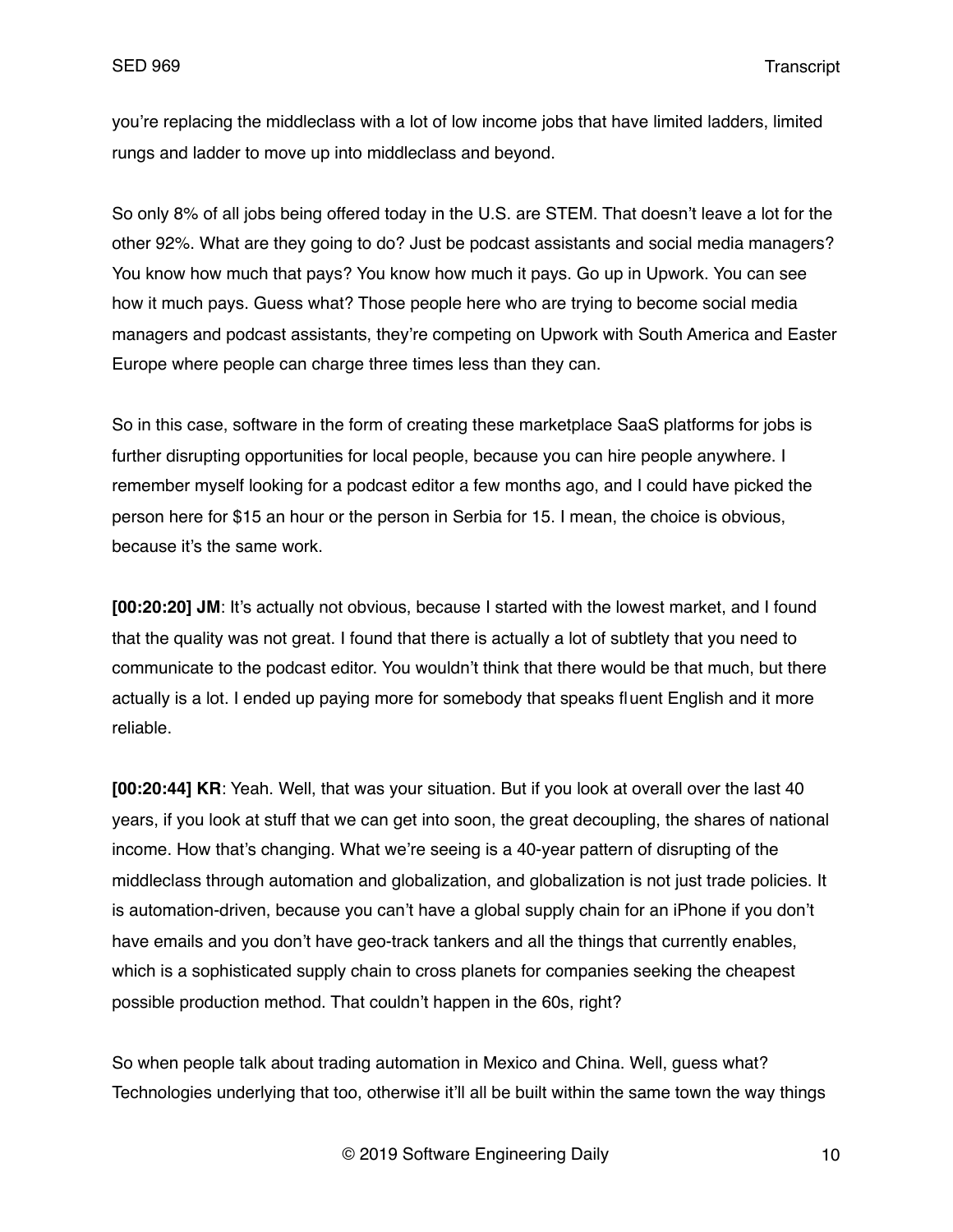used to be done where you have all your supply chain components in the same area. That's another thing that's disrupting manufacturing hubs, is that – Well, they don't need to be built there together anymore. So it's just not needed.

So, yeah, we see 40-year pattern of decline in the middleclass, of decline in earnings potential for most people, and much of those gains is going to the top, the top 1%, top 10%. Again, if 8% of jobs are STEM, then you got those 8% that are – And you have the top 1% of the investor class and you basically have a two-tiered stratified society where you have the technocrats making great incomes at the top, and the bottom 80%, 90%, taking whatever is left as the middleclass gets displaced. That's what is happening.

**[00:22:12] JM**: I mean, I agree with you to a certain extent that like, again, we should mourn the truck drivers, and those people are objectively not well-equiped to retrain in many cases. They don't have technological aptitude. They don't even know how to type. They probably don't have great influences. They're not listening to podcast. They don't even know how to listen to a podcast. They don't have access to right mindset.

I actually wonder how much of it does have to do with mindset. How much of it does have to do with culture. Did you read Hillbilly Elegy?

**[00:22:45] KR**: I read the first third of it, and I want to continue.

**[00:22:47] JM**: Okay. So that book – I mean, you can take what you will away from it. My interpretation was that there is a really deep cultural problem in the United States. Almost as a byproduct of our success, we developed this problematic pharmaceutical industry. We developed a whole lot of problematic cultural things that happened to be most acute in places like what gets written about in Hillbilly Elegy, the Hillbilly territory.

That is not necessarily a problem that will be solved with the universal basic income unfortunately. I think there are a lot of cases where people lives could be alleviated by universal basic income. The Hillbillies of the world are not going to be alleviated by universal basic income. Would you agree?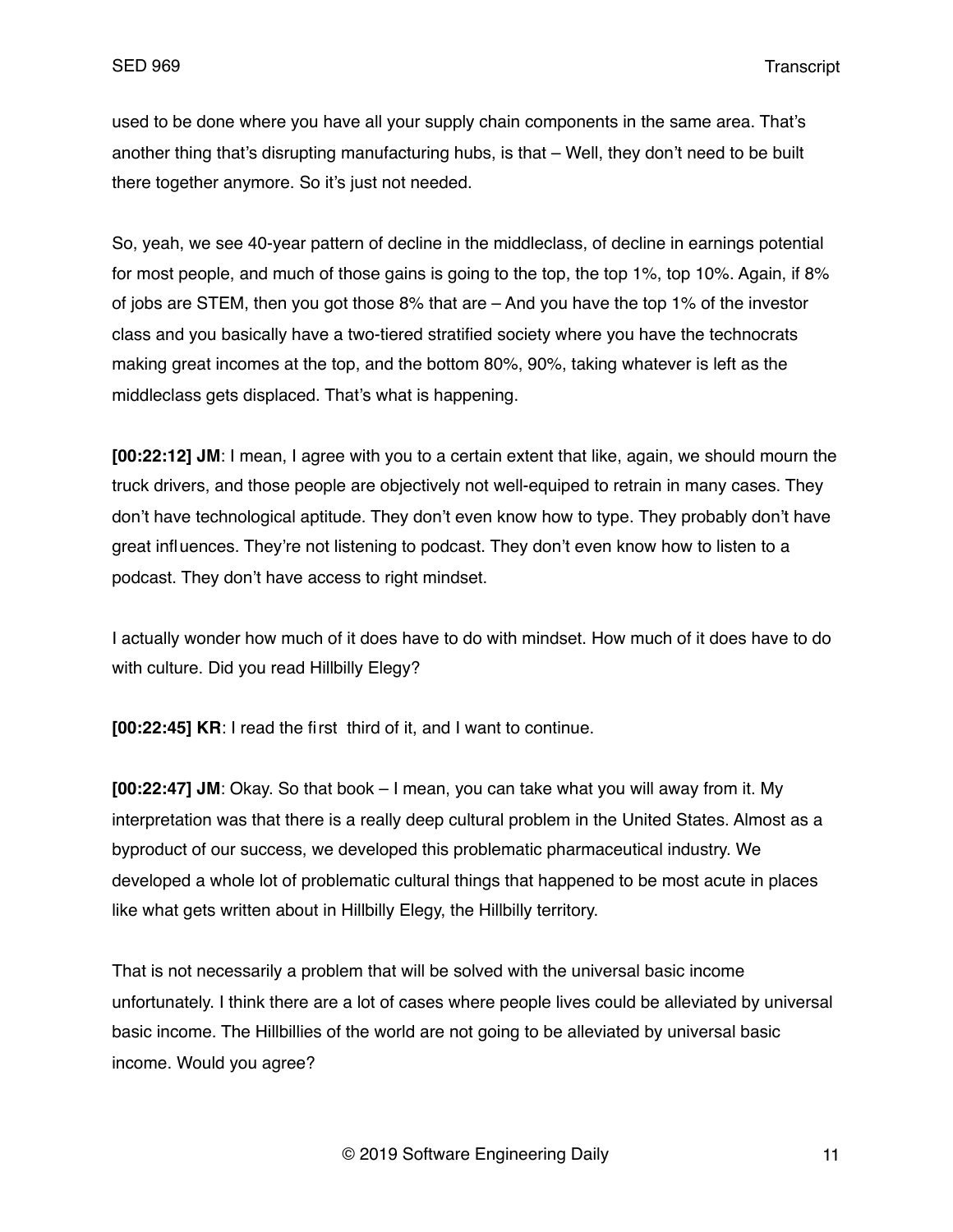**[00:23:38] KR**: I acknowledge those problems exist. There is something called a labor market, and if there's enough jobs out there that pay enough, eventually you can coax anyone to do it. But the problem is jobs aren't paying enough. Yes, there is a displacement, a misalignment of where those jobs are. So even the top economist in the world are acknowledging that globalization, the gains from it have not been widely shared. So you have entire regions like the Appalachian regions that used to have local manufacturing hubs that are gone.

So, yes. Is there a mindset issue? Of course. You're not going to expect a lot of people suddenly listen to Tim Ferriss podcast and like do mindset stuff. But there're not enough jobs around. You still need an opportunity. You need a ladder rung to grab on to. So I think that basic income – I think not having a basic income furthers and perpetuates the problems that create and also perpetuate those mindset issues, which I think a lot of come down to a lack of hope. When all you have around you is nothing, what hope do you have and what risk can you take if – What are you going to do? Pack up when you're poor. Move to another city in dreams of getting something? You might end up on the street.

Basic income creates a base level of hope where you know you can take risks. I know for my example, of course I'm – You might say I'm an entrepreneur or whatever, but I was part of a small startup from the early 20s and had some money that came out of some stock options, and I bought a rental income property in order to alleviate myself over the financial pressures of wearing about what if I starve one day? What if the whole software system collapses? Who knows?

The absence of financial fear gave me such a long-term perspective, let me dream again, that I quit my job because there was a company that had bought the serverside.com. I didn't own it, but I was one of the creators of it and I had a smaller share in that training business. It enabled me to quit. A pretty good situation to start InfoQ, and QCon, and C4Media, and I don't think I would have done that at that time if I didn't have the rental income. I basically gave myself a basic income and the psychological effects let me address my risk tolerance. I had a higher risk tolerance.

Now, I would have started probably a couple of years later, because I would have saved up enough. But guess what? A couple of years later, it was the 2008 crisis. I would have been

© 2019 Software Engineering Daily 12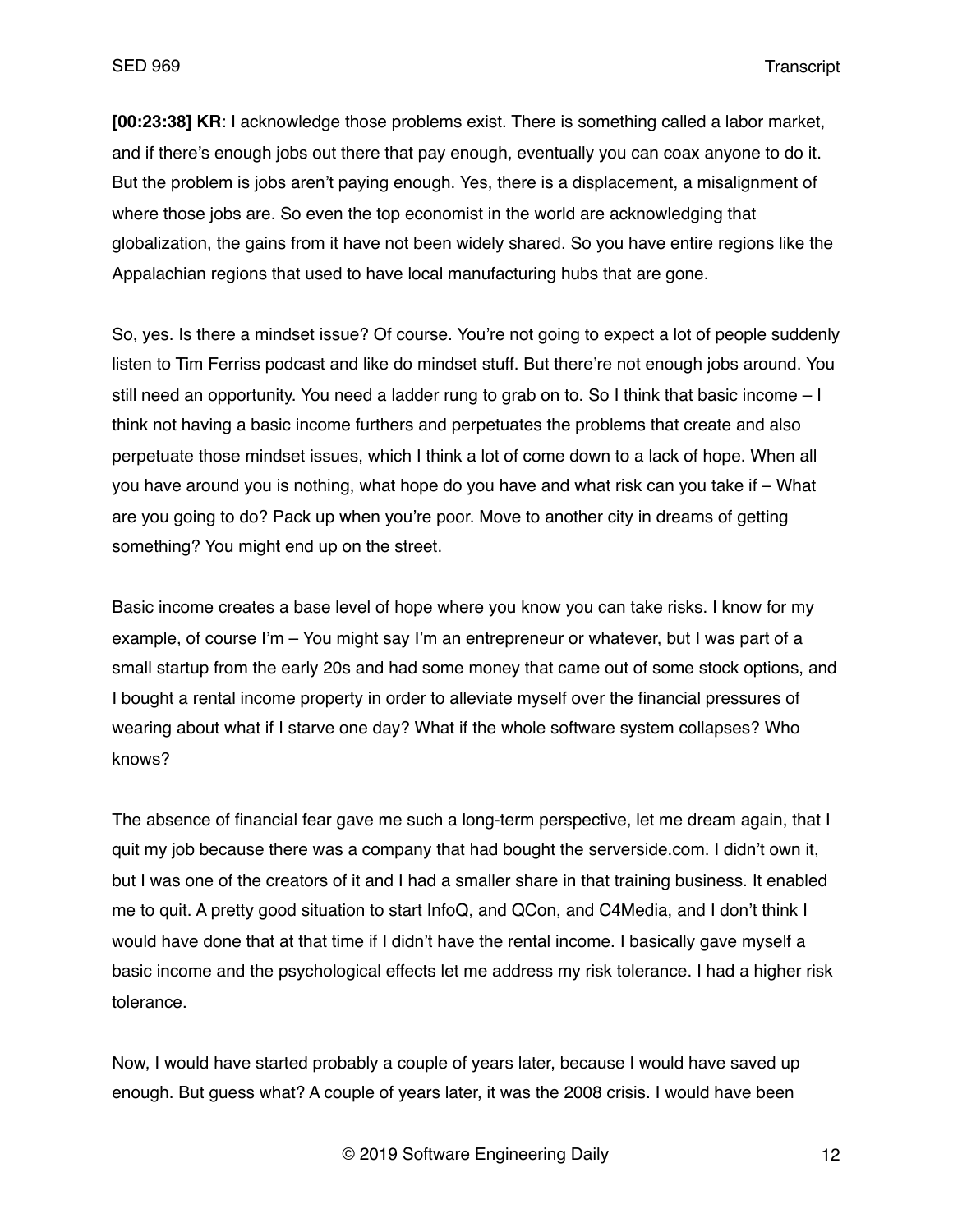crushed. So there'd be no QCon and InfoQ right now if I didn't have a basic income because of the rental property decision I made.

So timing is everything. If you have an idea, if you're – I don't like using these terms. I don't know. If you're someone who lives in those regions, in Kentucky or something and [inaudible 00:26:08] typecasting here. But if you're in area where there's not much opportunity and you think, "Oh, I have an idea." You need the resources to pursue that idea, and you need it now when you have that impulse, because life is short. Time is passing. So a basic income will unlock people's risk tolerance and will enable hope

**[00:26:24] JM**: Those people won't even have the impulse, be c they don't have the inputs. I mean, I heard you on that other podcast, Amir – What is it? Amir explained? What's the name of his podcast?

**[00:26:34] KR**: Amir Approved.

**[00:26:35] JM**: Amir Approved. Right. I enjoy that podcast. But one of the things you mentioned is before you purchased your rental property, assume I have the timeline correct, you had read stuff like *Rich Dad, Poor Dad* and whatever, *Think and Grow Rich.* Whatever the self-help or build your own small income stream and De Jure at the time.

I mean, I've read those kinds of things myself. I'm not criticizing it. I've read plenty of self-help and Robert Kiyosaki diatribes as the next person, and that stuff – I mean, I'm super bullish on self-help stuff, and Tim Ferriss kind of stuff as well, because for me the mindset is as important or perhaps more important than having the money.

Without the mindset, you won't have the impulse, and that's kind of the case I'm trying to  $-1<sup>'</sup>m$ trying to make another counterargument here, that like if you give people a basic income but you don't fix their tendency to opt out of the labor market and go play Fortnite all day, they're not going to opt in to the labor market. They're not going to stop playing Fortnite. They're going to use their thousand dollars for something dumb or for buying more suits in Fortnite, right? They're going to be like, "Sweet! A grand more of dance moves in Fortnite." I seriously think that's where the money is going to go without the impulse, without the influence.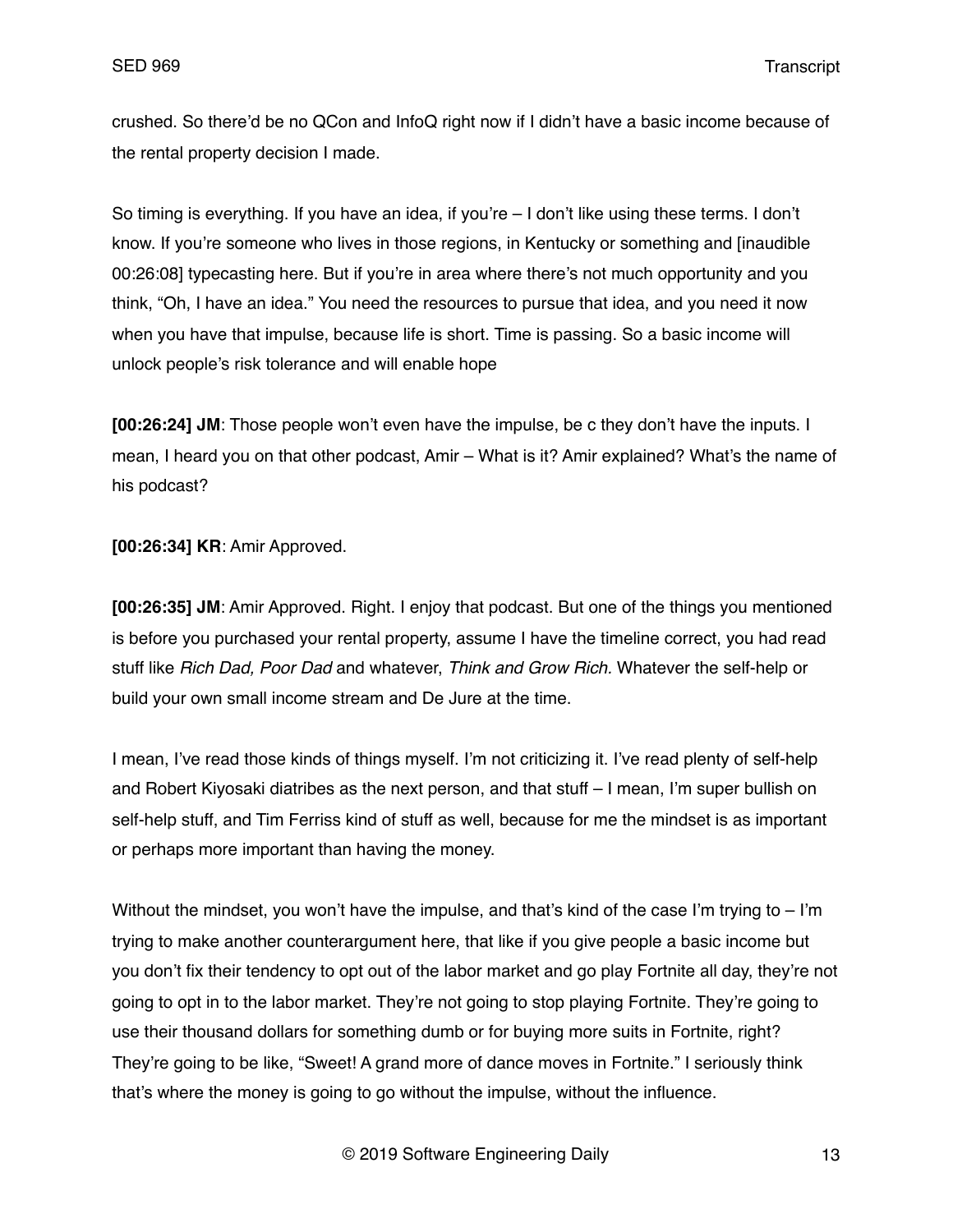**[00:28:02] KR**: So, first of all, I love it. Keep it going. This is great. On compassionate grounds, I want to point out that you said there were those people. So when there's another ring occurring, it's easy to frame people in a certain way, because they're not like us. But in fact, surveys have been done that have shown that when you ask a bunch of people, would you stop working on a basic income? I don't know. 20% say yes, although I don't think they know what it actually means, a real basic income. But when they're asked, "Would you think other people stop working?" Two-thirds say yes. So there's a bias inherence in the human mind, things that those other people will do something bad with their time and money, which is just not true.

We're all data-driven developers, right? So there have already been over 16 studies, clinically tested studies of over 105,000 people who have received basic incomes in the last 50 years and they showed no meaningful reduction in work. Some people stayed in high school a bit longer. There was a reduction on the second earner. For example, a spouse who stays home with the kids, which is probably a good thing, but there was no meaningful reduction in work.

So the data shows, you don't see reductions in work. In fact, it shows an increase in work in cases of extreme poverty where people can fulfill their – Can actually emancipate themselves. So let's talk about mindset, because I find it – I definitely acknowledge we need education. We need mindset, of course, but basic needs first, then mindset. Because if you have no hope for something better, you're going to adopt the most self-defeating, hopeless mindset, most depressed way of life you can find. I bet you, some of those people are playing a lot of games maybe because there's not enough good jobs around and maybe they don't want a bullshit job. Maybe all they can find is bullshit jobs that don't pay enough.

So maybe if you give a thousand dollars a month, those bullshit jobs would have to pay more or have to improve the culture in a work environment to attract people. We blame people for not working. Why aren't we blaming businesses for not being good enough to work at?

**[00:29:54] JM**: Well – But I mean, the jobs of the future for – Not to other them, but these people. The jobs of the future for these people, it's going to begin on Fiverr and Upwork. These are going to be knowledge work jobs. They're going to be "low-skill jobs". They're not actually low-skill, because an American podcast editor knows the colloquialisms. They know how to edit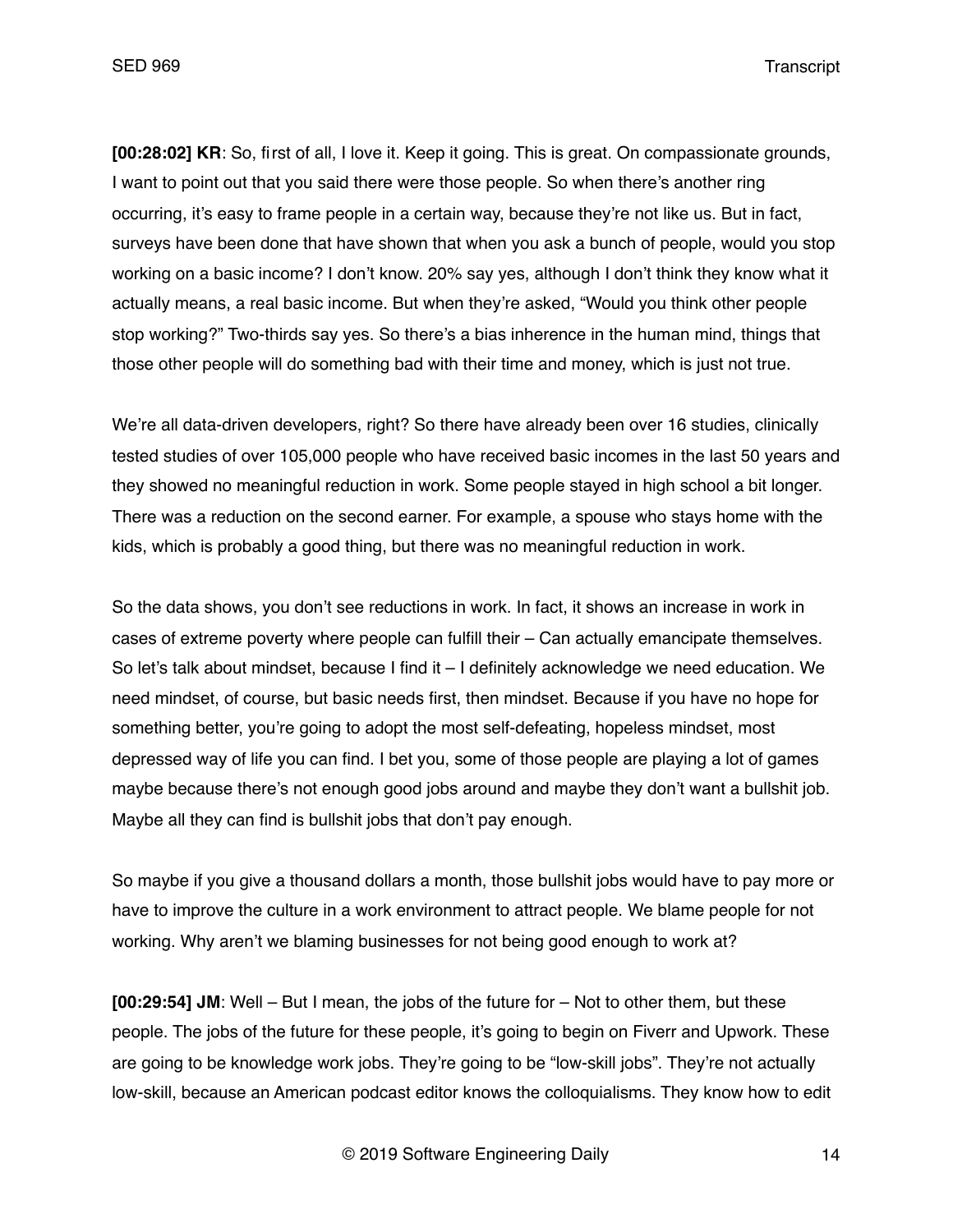a podcast that's in English that's recorded in America much better than somebody in Polland. So they are going to have a defensible salary, whether they're charging \$5 or \$15 more than the person in Serbia.

**[00:30:31] KR**: Assuming they had a chance to get enough work to get there, right? That they actually had a chance to underbid for a while to attract the bids and train themselves, because we're no longer in the 60s where the male room clerk can work their way up to the president. Because we have this atomization of work through gig economy and subcontracting and all that, most people have lost those rungs in the ladder. They need a base to build off to undercharge and build those skillsets.

**[00:30:56] JM**: Then take a loan.

**[00:30:57] KR**: Who's going to give a loan to someone who has no money and actually is even in debt?

**[00:31:00] JM**: Payday loan services.

**[00:31:02] KR**: Okay. That's very optimistic, but I don't think it works that way. When I said 8% of all jobs are STEM, there're just not enough middleclass jobs. The system is trending towards a two-tiered stratified society, and that's the biggest problem we need to address.

**[00:31:15] JM**: I mean I know that talking point, but like the Twitch streamer assistants can make pretty good money, and there's like a burgeoning market for Twitch streamer assistance. There's a burgeoning market for podcast editors. I'm not saying I'm sure that this is going to fill the drying up river of labor with enough water to sustain the hallowed out "middleclass", but we don't know, right?

**[00:31:39] KR**: We don't know, because we have 40 years of the numbers trending in a certain direction. What are going to wave? It's not going to change in the next year or in like 10 years. It's going to accelerate, and these are the numbers that I'm most concerned about. If you look at the share of national income that's going to the bottom half versus the top 1%, the share of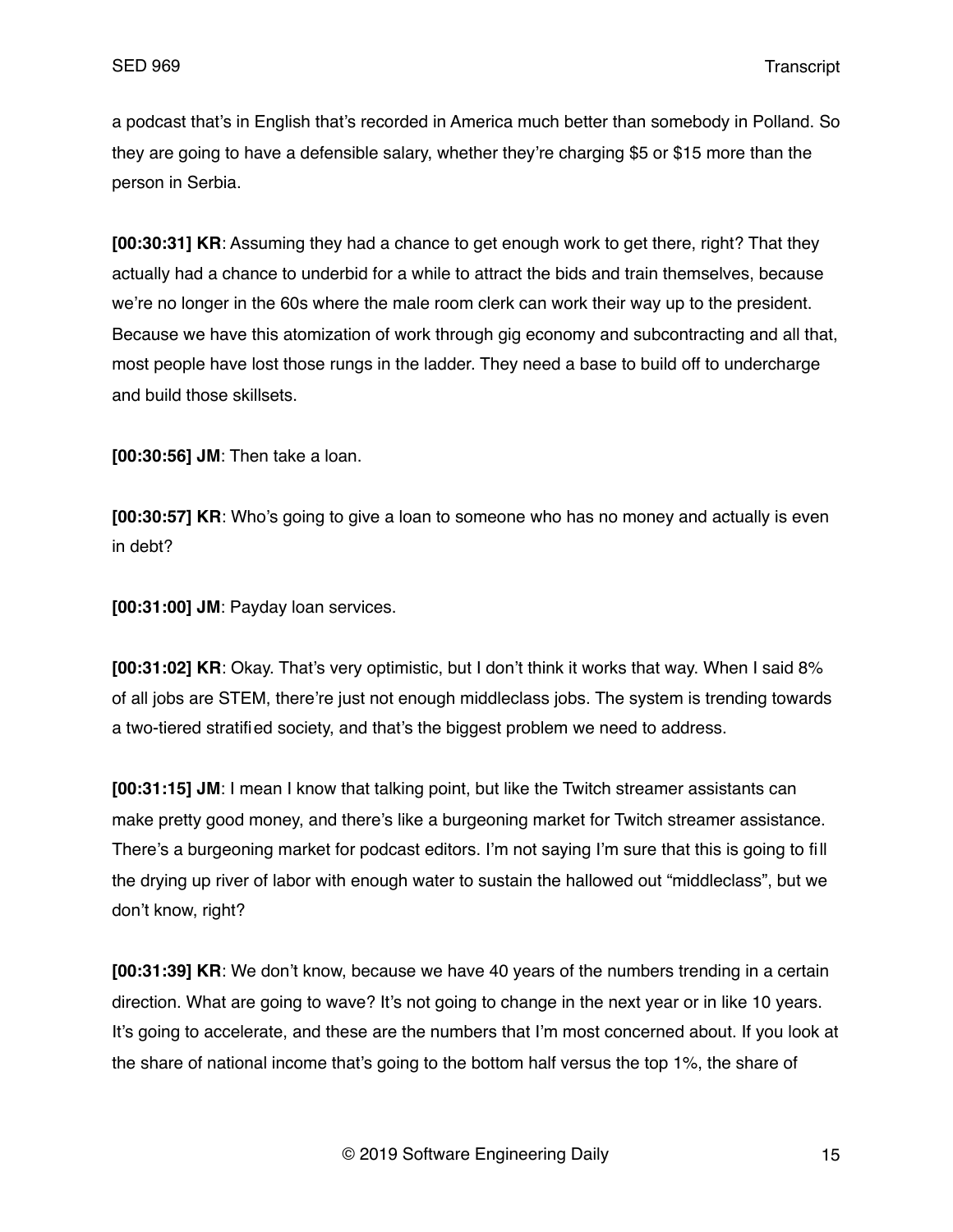national income in a study in steady decline, and the share going to the top 1% in a study steady increase, and all these have changed around the mid-1970s.

First let me tell you why I'm scared, and then I'll tell you what happened in the 1970s.

**[00:32:06] JM**: All right.

**[00:32:07] KR**: Why I'm scared is that, again, since the mid-1970s, there's been trending in the wrong direction. The bottom half is getting increasingly less and less and less the national made. Top 1% is getting more. If you just draw a line graph out a few decades, you're going to see the top 1% taking in 35 cents of every dollar made and the bottom half getting six cents of every dollar made. That's not capitalism anymore. That's feudalism. That's pre-French Revolution stuff. That's why see billionaire investors, like Nick Hanauer doing TED Talks say that pitchforks are coming.

Ray Dalio, another celebrated investor saying that capitalism is not working for most people. Even the fucking CEO of J.P. Morgan said we should do a basic income, because capitalism is leaving most people behind. They see what's going on at a macro-level. All your examples are micro-levels. Some person should read *Think and Grow Rich* and become a podcast editor. But I'm talking about macro, the whole system, is trending the wrong way. So that scares me, because that's a future that either leads to a police state, or it leads to a communist revolution. If we want to maintain freedom, we want to maintain all the things that make America great, we need to make sure that people have an access to the middleclass. I would argue that basic income is how we secure and expand the middleclass for everyone, because in the future, automation, AI will be doing more and more of the heavy lifting. If we can share in the gains from that, everyone can have a middleclass lifestyle. You're going to have still inequality. Inequality is fine. You need some inequality in society, but nobody needs to be poor. There's enough automation, enough wealth.

In fact, John Maynard Keynes, the economist, whose ideas created the golden age of capitalism said that by now, we should all be working a 20-hour week, because there'd be so much technological productivity. Well, guess what? Maybe we could right now, except who can make that decision if they don't have any money or income? So maybe it's actually the inheritance of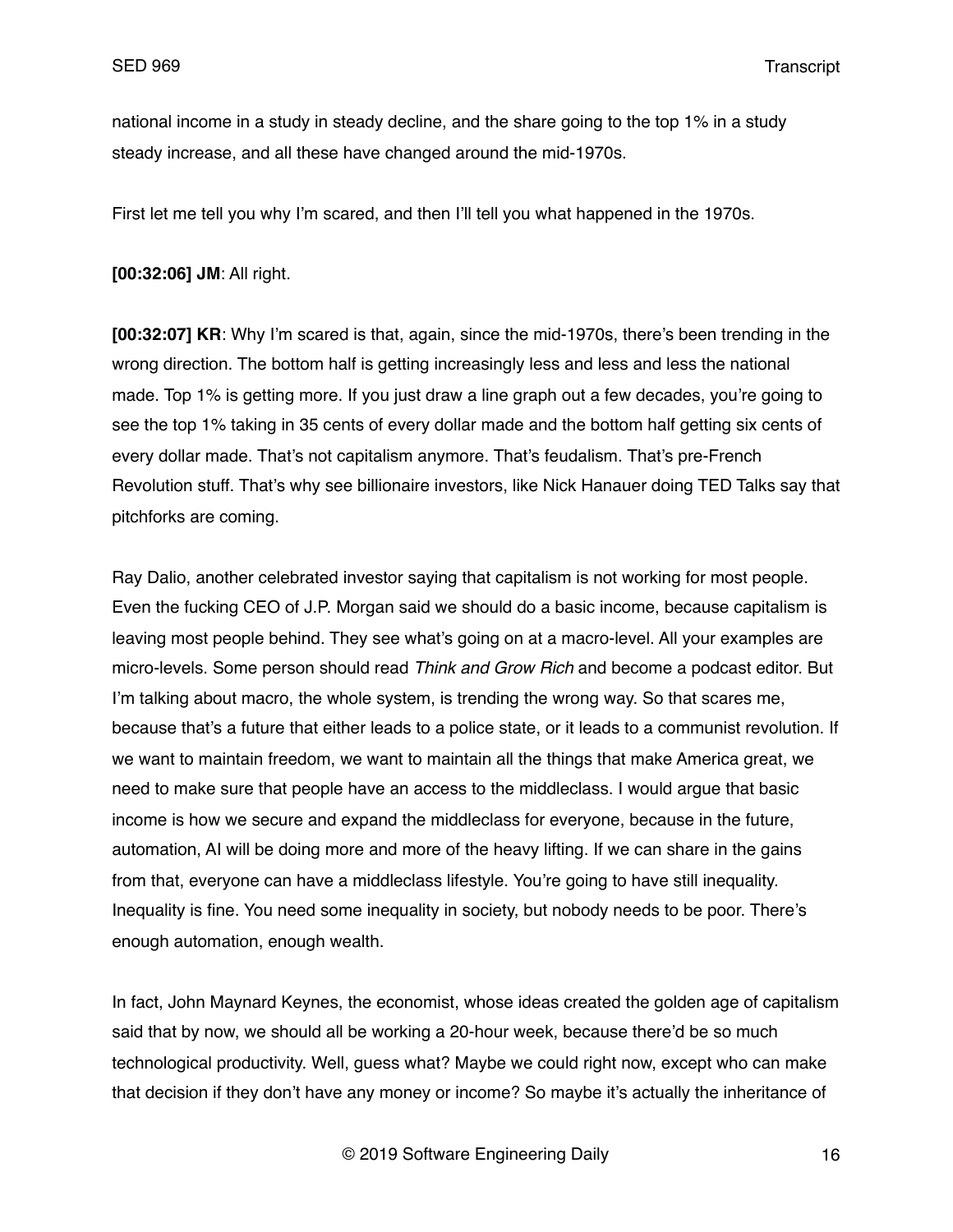humanity. It's actually our due evolution to find a capital system right now that can install the plumbing to circulate the gains from technology and software and hardware such that half the country can choose to decrease their work hours and choose to have a better life, because there's that much technological innovation.

The internet was paid by public financing. Zuckerberg didn't create the internet. He just made a website and have the right idea at the right time and found the right investors. He has billions of dollars. Do you think it's fair that he should pay the same tax rates as a brick and mortar company retail in a small town that didn't use the internet and just getting by? Something's not right with the system right now.

I argue in my TEDX talk, which should be out by the time this airs, technology is our shared inheritance. We are allowing the gains from technology from all the investors of the past, the gains to go to very small number of people when the gains could be shared to some small extents to get us all above basic needs, and what a great society that would be. I'm sure a lot of the listeners of podcast loves Star Trek, right?

Well, the choice we have in front of us is Star Trek, or Star Wars, or Mad Max if you're very pessimistic. What is Star Wars? Star Wars is an extrapolation of what we have today. You have wild wealth inequality. You have people in poor circumstances fighting right people's wars and getting involved in empires politics. What do you have in Star Wars? You have a giant middleclass and you have some wealthy people, but people are above basic needs. They can pursue jobs of passion. They can pursue jobs of meaning, because I fundamentally believe that every human being wants to be useful. I think at the end of the day, usefulness is a core human need.

So even those people in the areas described in the book Hillbilly Elegy, they want to useful. Maybe they're playing games because there's nothing they can do of use that can pay enough for them to get by and feel proud of what their work is, and that is a system problem with the region. It's not a problem with their mindset. It is as well, but the region itself is depressed.

A basic income would be an investment in all these regions, allow people to expand their horizons, because behavioral economics research has proven that when people are hungry and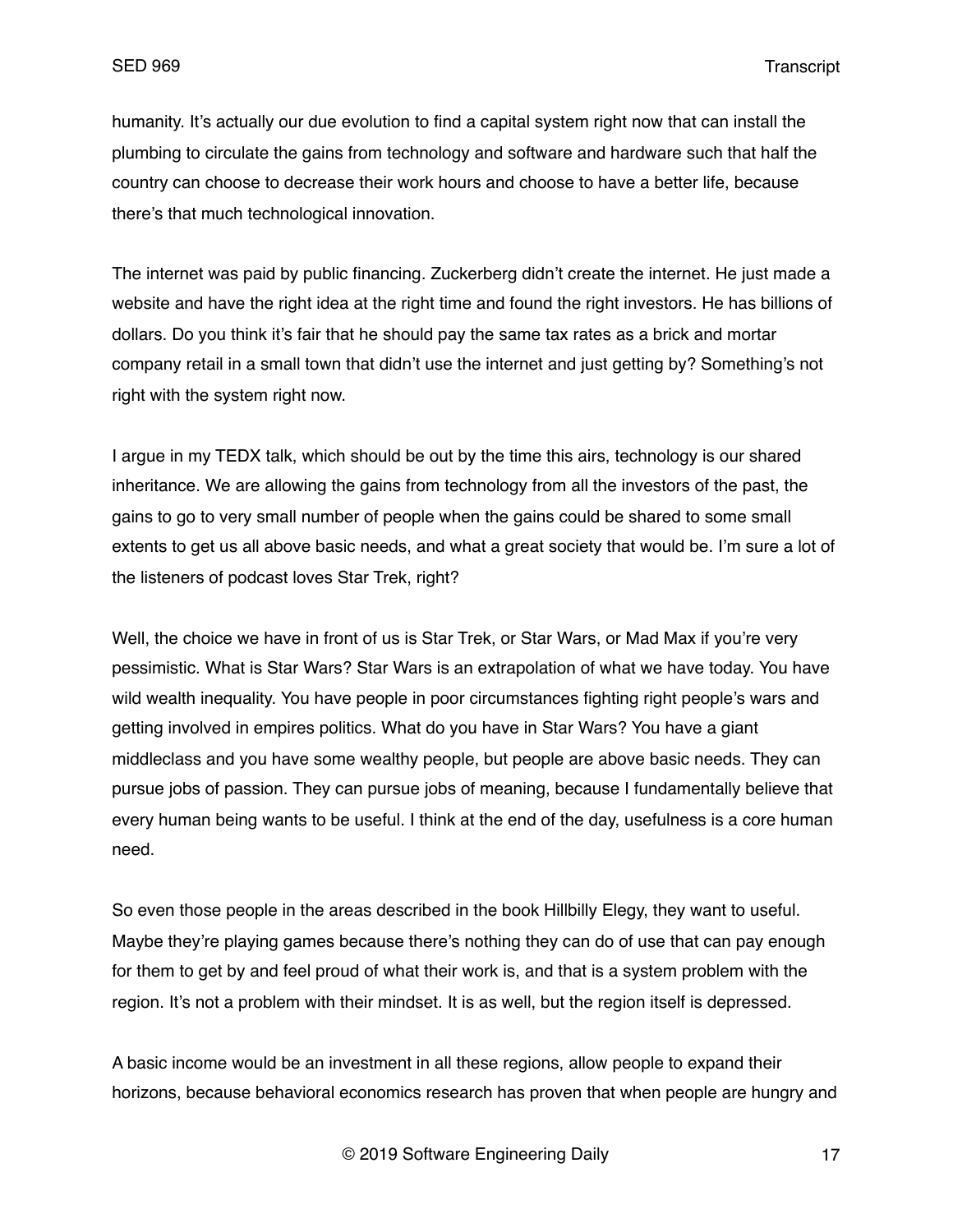they have financial fears, IQ goes down by like 12 points standard deviation. In other words, if you're being chased by a grizzly bear, all you see is right in front of you. You can look to a wider perspective in life. If we get people above that trap, then we'll see real innovation. We'll see people I think pursuing jobs of purpose, which may not all be market value jobs, but that's okay.

Maybe you need someone who will be happy at minimum wage doing something that they literally love, because the basic income on the side makes enough that they can live well. That will be great.

If technology has brought us to this of prosperity where people can choose really low income jobs that they love because they're subsidized by the basic income or even jobs that don't pay. Maybe someone wants to be  $-1$  don't know, a tarot card reader on the side street. They're offering value in solving your problem that some people have or they wouldn't have clients. So the market doesn't value that work. But, hey! Maybe the people on the street value it. So there are a lot of things that are valuable, like raising your children, that doesn't pay; or taking care of your parents, that doesn't pay.

There are a lot of nonmarket value jobs that would be unlocked with the basic income. So I think you would see a huge surgeons of pride, of well-being, of useful, but not necessarily market pay high paying jobs in these regions that currently have very little hope.

## [SPONSOR MESSAGE]

**[00:37:24] JM**: Email has been around for longer than I've been alive, but there's been surprisingly little innovation in inbox management. SaneBox is a new way of looking at your inbox that puts features like snoozing, and one-click unsubscribe, and follow-up reminders as first-class citizens.

If you are overwhelmed by your inbox and you're almost ready to declare email bankruptcy, tryout SaneBox. In the onboarding process, SaneBox analyzes your emails and helps you sort them into categories. You can get a free 14-day trial and a \$25 credit by going to sanebox.com/ sed. That's S-A-N-E-B-O-X.com/sed.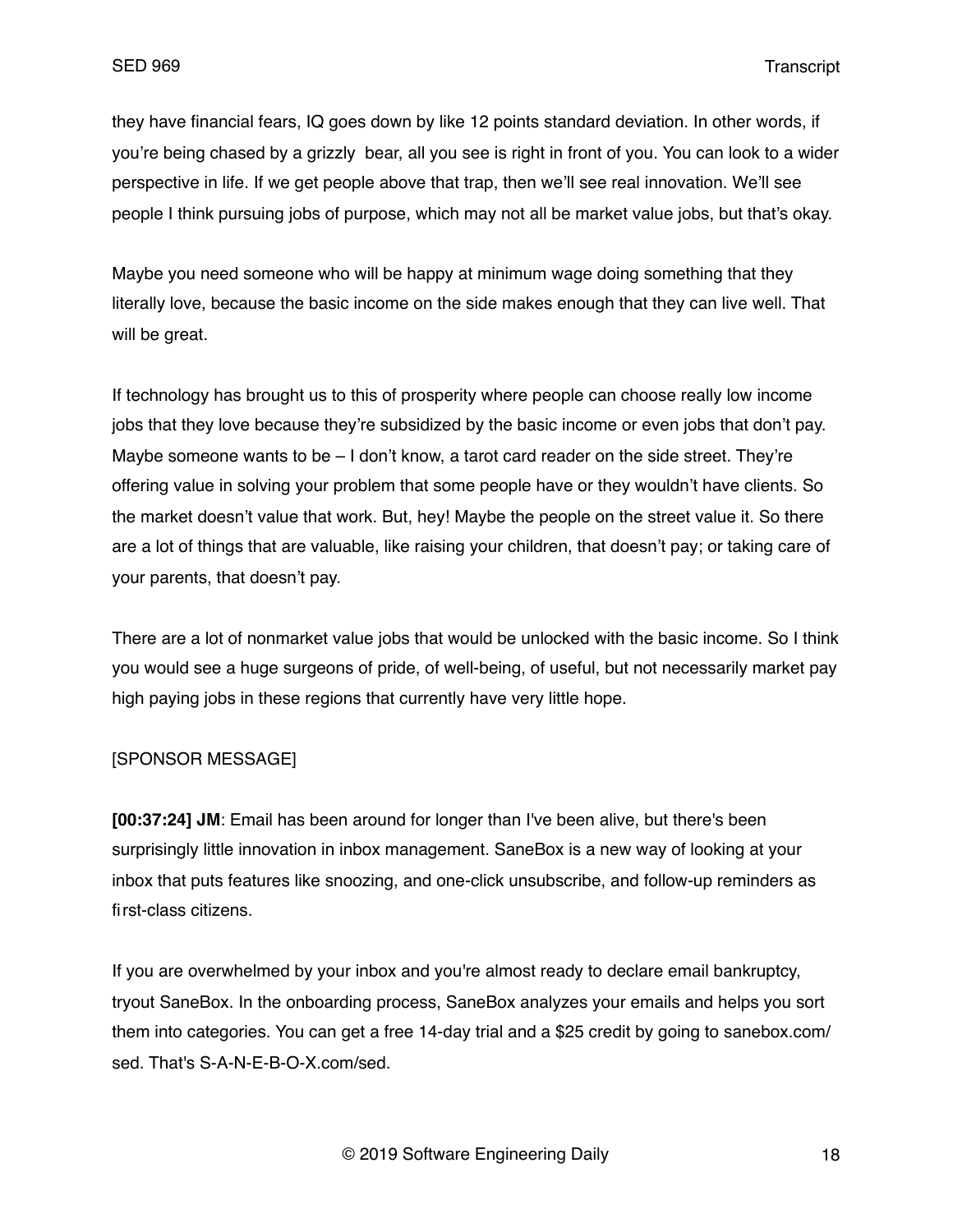These days, I spend more time in my inbox than I do in front of my coding environment, and back when I was programming a lot I would spend hours configuring my coding environment because I wanted to maximize productivity. If you spend as much time managing email as I do, it's crazy not to set yourself up for success with your inbox. Stop the craziness, get sane with SaneBox. Go to sanebox.com/sed and get a free 14-day trial as well as a \$25 credit.

Thank you to SaneBox for being a sponsor of Software Engineering Daily.

#### [INTERVIEW CONTINUED]

**[00:38:56] JM**: I want to disclose. I'm in favor of this idea. I think some of the arguments for it are really weak, especially the data-driven ones. The macroeconomic trend, like the pitchforks are coming out kind of things. The middleclasses getting scooped out, and we can say this because of macroeconomic data. This stuff I'm really suspicious of. Because macroeconomics, it doesn't work. It's very hard to measure. Do we actually know how much labor is being created by the digital economy? Can we actually measure that? Do we have good measurement tools? Do we actually know that data labeling jobs are not good enough to resuscitate a middleclass? We don't, because we're in the early stages. We really don't know.

All you really need to justify, the universal basic income idea from what I can tell, is like 10% to 15% of the population that is receiving universal basic income getting 10X the value that you would expect from that kind of investment. It's almost like the venture capital model at a smaller level. Venture capitalists aren't afraid of making investments in the wrong company. They're afraid of missing the investment in the big company. So if you think of it that way, like if you make a universal basic income-sized investment in 100 people and one of them manages to use that money to do online courses and make some breakthrough discovery in machine learning, that is going to pay for the 99 other ones. That's all you need to justify the universal basic income. You do not need to go down the path of like truck drivers are losing their jobs or like anything like that. It's like a much simpler argument from my point of view.

**[00:40:48] KR**: So I've been talking to a lot of people for a longtime, and I love that that's your view, because that is fundamentally an innovation oriented view and you have a positive outlook, and I wish everyone thought that way. But I'm surprised when I talk to people who think,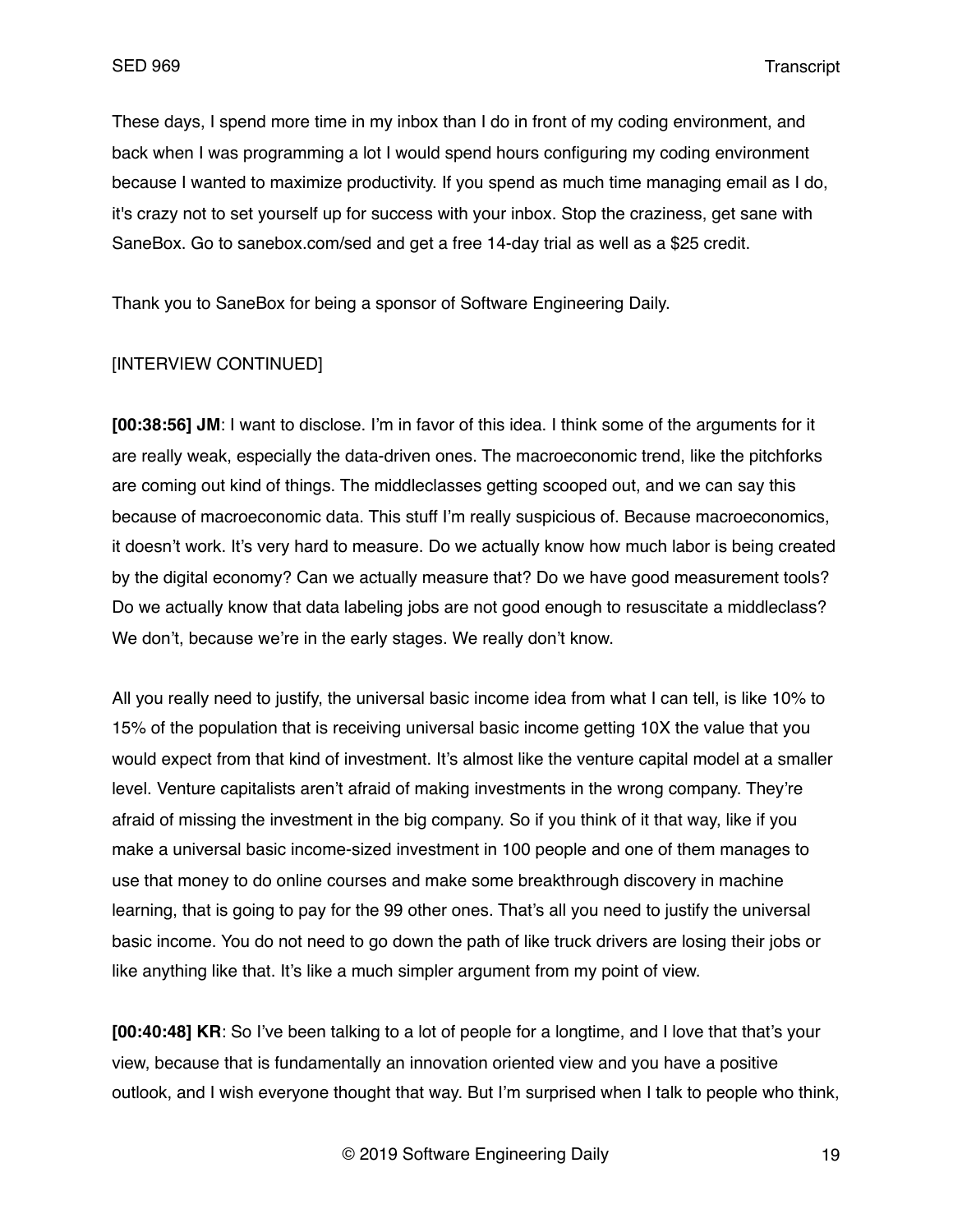"The only reason we should do basic income is to save on government services and create more efficiency." I'm like, "Really? That's why you think we need this?" because that is an argument. You actually eliminate the welfare trap. You reduce the size of government.

Governments are good at writing checks, but you don't need a lot of people to do that. So you eliminate all the shame, all the bureaucracy around welfare, and people, to your point, can then choose, and you might have 1 in 20, as they say, VC investments grow. That's why Sam Altman, the Y Combinator president, is all for basic income. He calls it seed funding for the people.

**[00:41:33] JM**: Perfect.

**[00:41:33] KR**: So, for you, that's the reason. For deep conservatives it's like let's eliminate bureaucracy and welfare stage and ensure we have a quality of opportunity. Not a quality of outcome. That's communism. Quality of opportunity is we all have a chance to get ahead, even people in depressed areas as you discussed in the Hillbilly Elegy.

My person view is I want to see us get to a Star Trek future where the system itself has the plumbing in place to be sustainable and allow people to pursue their passions. But more important, for me personally, is allow people the absence of shame, the absence of being in an environment where they're unsafe, but they can't get out of it, and there's a lot of those environments. Happened too in my own family, like if my mom had a basic income, she could have left or she would have had more respect with my dad and knew she had options.

So freedom requires options. We celebrate freedom in this country, but if you have no options around you, you don't have freedom. So you can talk mindset all you want. If you're in the middle of the desert and you have a great mindset. You're not going to find water. You need water first. So you love the innovation argument. Other people love the efficiency argument. I love the freedom argument. Then Andrew Yang is scaring people with the automation argument, because that seems to cut between left and right.

**[00:42:42] JM**: But dishonestly in my book, that's –

**[00:42:43] KR**: I don't think it's dishonest. Stats are correct.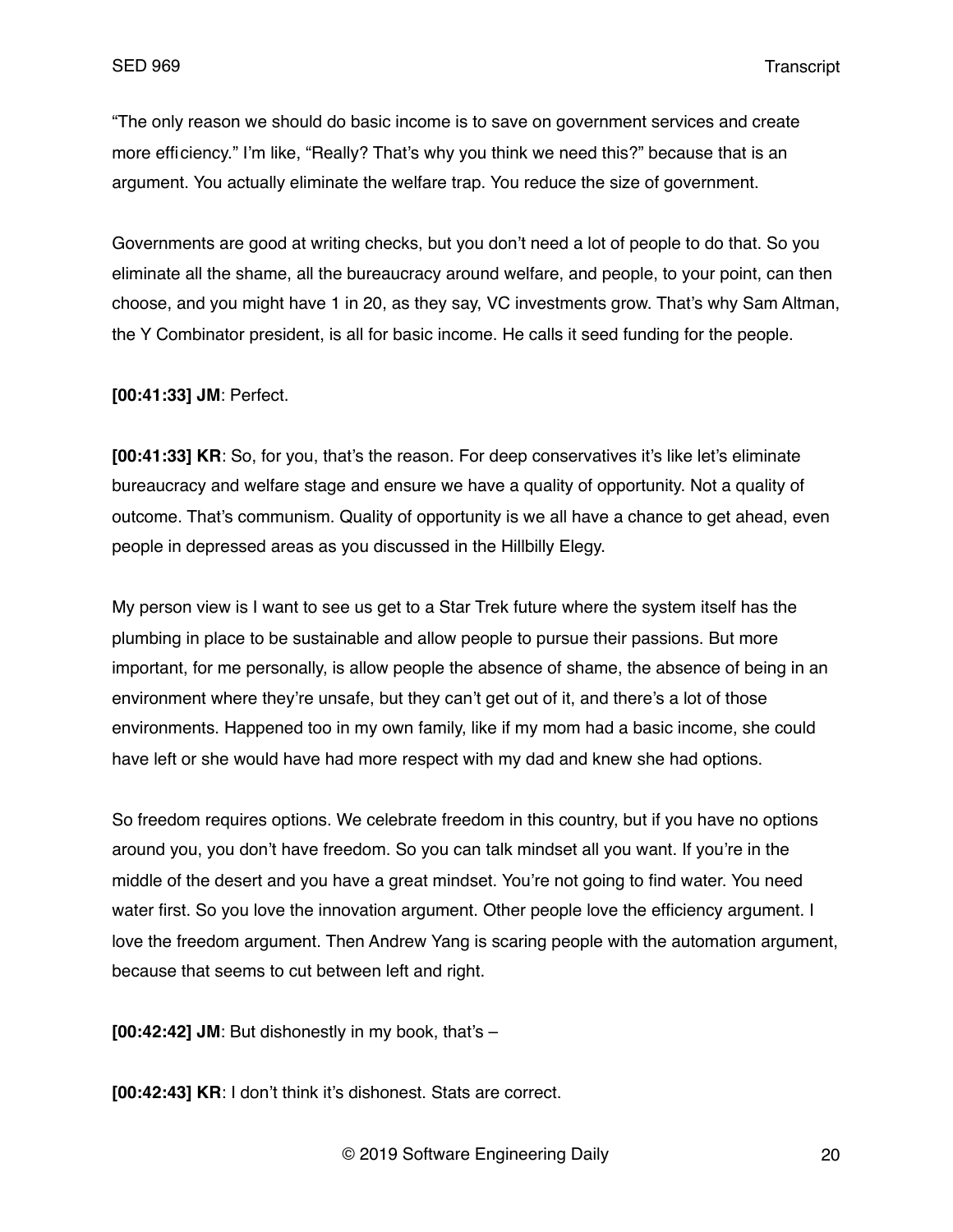**[00:42:47] JM**: People haven't gotten displaced by self-driving trucks yet. That has not happened.

**[00:42:51] KR**: I just told you 20 minutes ago, my father and uncle were displaced by automation in manufacturing. Four million jobs were displaced in manufacturing. Those people, half of them didn't work. The other half went on disability from who didn't work. That's real. It happened.

**[00:43:04] JM**: Absolutely, and that's terrible. That's tragic.

**[00:43:07] KR**: And it's happening everywhere.

**[00:43:08] JM**: Today is a different world than it was when your uncle and your dad lost their jobs. I mean, I'm not saying it's so different that we know that if your uncle and your dad lost their jobs today, they could get data labeling jobs that would be good enough. Probably they couldn't. But we don't know for sure. This is my problem with the statistical argument, like, "Oh! We have X-million truck drivers, and these truck drivers are going to be displaced." It's just like dishonest.

**[00:43:38] KR**: Well, it is honest, but the context of the argument, it's difficult to impart in such a statement the full context.

**[00:43:46] JM**: The problem is you have Andrew Yang who he's presenting himself as this very scientific person, which I love. He's like very scientific, very data-driven, but he's using dubious, empirical statistical data from my point of view. I'd love the guy. I would vote for the guy in a heartbeat, but like it's –

**[00:44:07] KR**: Okay. Let me give you – Since you love the microeconomic [inaudible 00:44:08], let me give you the ultimate one, and you can take it as you wish, and to the readers. What motivated Yang, because I know this personally, and also motivated me at a macro level, besides the whole share of national income thing, which we should all be really scared of if we become a two-tiered society. I mentioned that one already. It's not a healthy society with the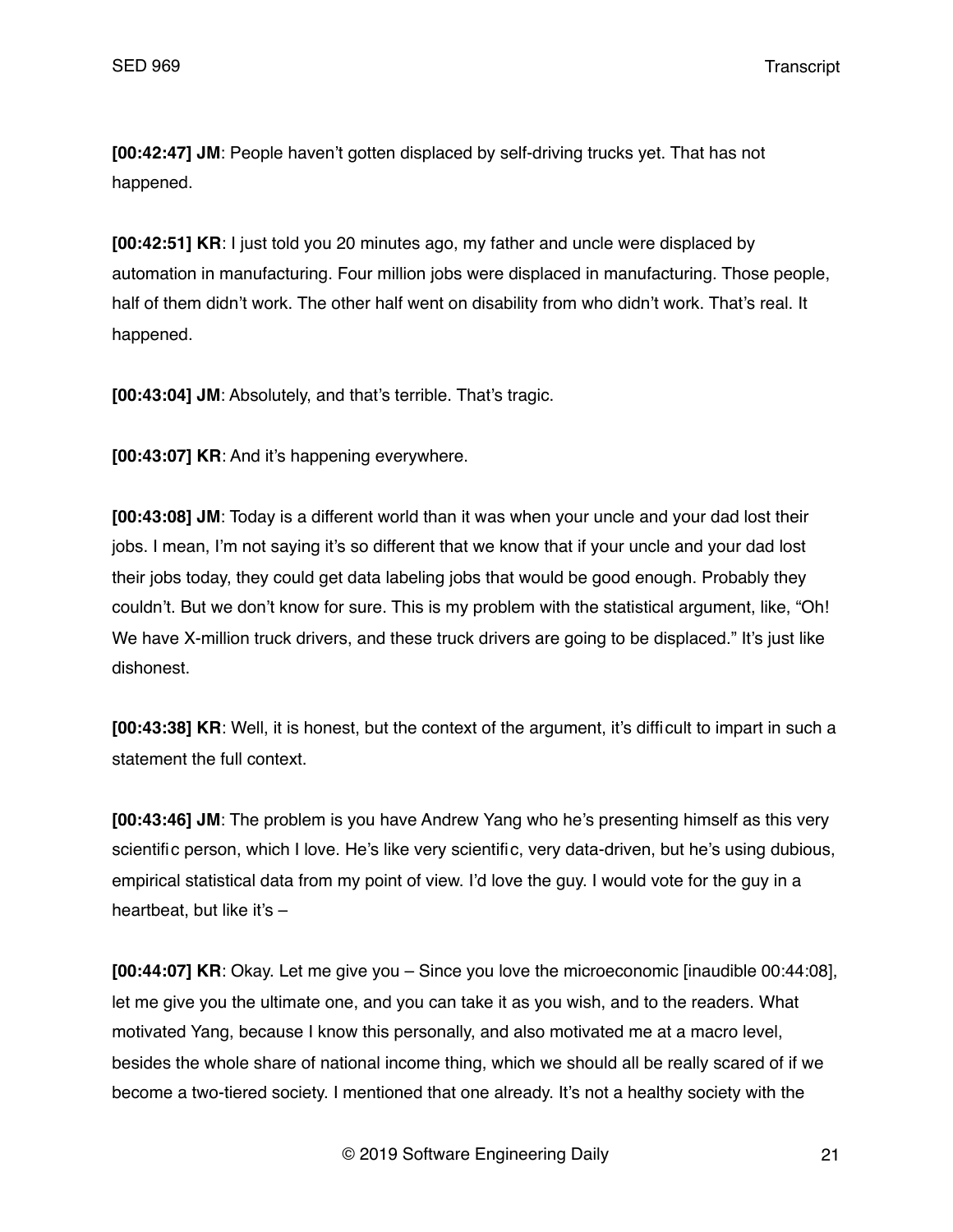bottom half for making 7 cents in every dollar. That's where we're heading to in the next 20 years.

But put that aside, let's pretend that wasn't happening. There's something else that all developers need to know about. It's called the great decoupling and it coincides with modern computing. That's why developers should feel responsible for this. If you look at post-World War II, productivity versus wages, they were going up in lockstep. They're going up together for 40 years. We had wages going up almost 3% every year, while productivity is going up. It was a happy marriage.

That was a time when all the new productivity we created, you needed human beings in the production cycles of almost anything to produce things, which meant the labor market valued their time highly so that you're seeing wage growth that was very strong. What happened around the mid-1970s, that become decoupled. Not a good decoupling like microservices. A very bad decoupling, because wages stopped growing in the last 40 years, and productivity continued to increase.

So just look up the great decoupling, look at that graph. It's frightening, because around the time when mainframes were already in mainstream adoption, around the time when personal computers were starting to hit the scene, before email were invented, suddenly you had thinking machines that could do the work of a lot of people. At that moment you saw wage growth stopped. As more and more inventions came in over the last 40 years, wage growth didn't recover.

So my interpretation of that graph is that humans became less valuable in the production of almost anything since the mid-1970s. Otherwise, if they're more valuable, wage growth would be increasing like it did before, but computing changed the game and robotics changed the game. In the 1980s, you had fetish fantasies of manufacturing companies to implement something called blackout manufacturing. Meaning that the factory has lights off and it runs by itself. Well, they were trying really hard to displace work. Guess whose jobs you want to displace the most? Middleclass jobs, because those are the salaries are the highest they want to get rid of.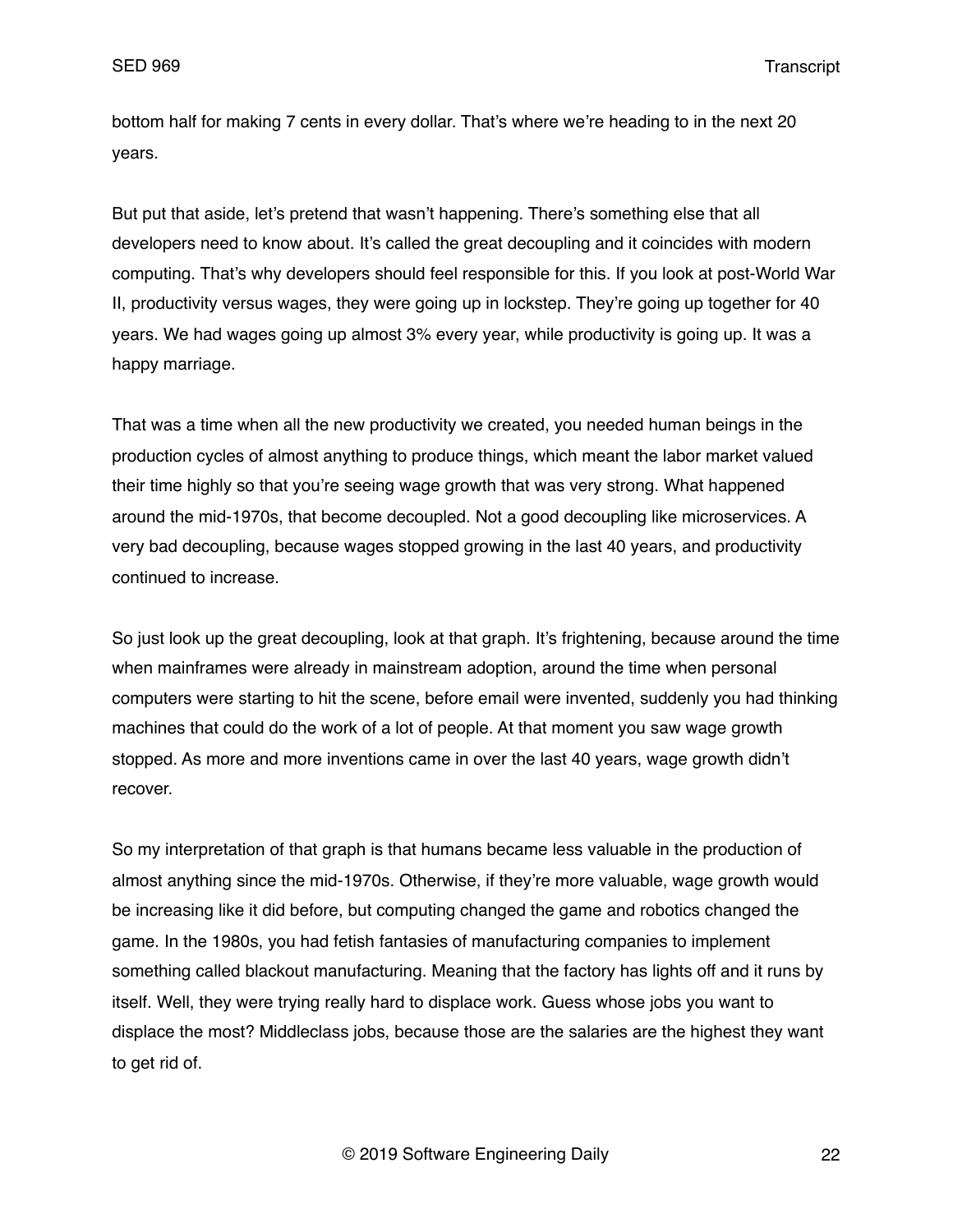So what we have seen in 40 years is a pattern of technology creating so much efficiency that the labor market is not increasing wages in a natural manner as it did, and you might think it's the demise of unions. Well, unions themselves are displaced by technology and globalization. They have no answer to that. Technology is at the root of all of it.

As software developers, we should feel not responsible, but we could part of the solution, which case we should advocate for at least the basic income to install the plumbing, to help share prosperity from our work, or we're part of the problem, where we're actually continuing to displace jobs.

**[00:46:53] JM**: I have so many issues that I'm like at Stack Overflow at this point. I just want to like totally change the subject at this point. But I think we've given people a taste of why this is an interesting argument, at least, and why it does relate to software, it does relate to technology, which I'm glad we did, because people are going to be wondering why there's an episode about basic income on the Software Engineering Daily podcast and we haven't really touched on software engineering.

InfoQ and QCon have been pretty influential in how I've built Software Engineering Daily and the way that I've structured the content, the way I've thought about content. So you know Robert Blumen pretty well, right?

#### **[00:47:31] KR**: Yeah.

**[00:47:31] JM**: Yeah. So Robert Blumen, the creator of Software Engineering Radio. He taught me to software podcast, and very early on, I went to QCon with him and he was like, "Oh! QCon is a great conference," and Robert goes to a lot of conferences. He's been to a lot of conferences. So I trust his judgment. Over the years I really have seen the durability of the selection of content, the QCon content.

So I guess just to wrap up, give me a perspective for what makes good software engineering media content. I mean, you mentioned Tim O'Reilly earlier. I'm sure you've taken a page out of Tim O'Reilly's book to some degree, because he's built a gigantic software media empire. Tell me what are the ingredients for good software engineering media content.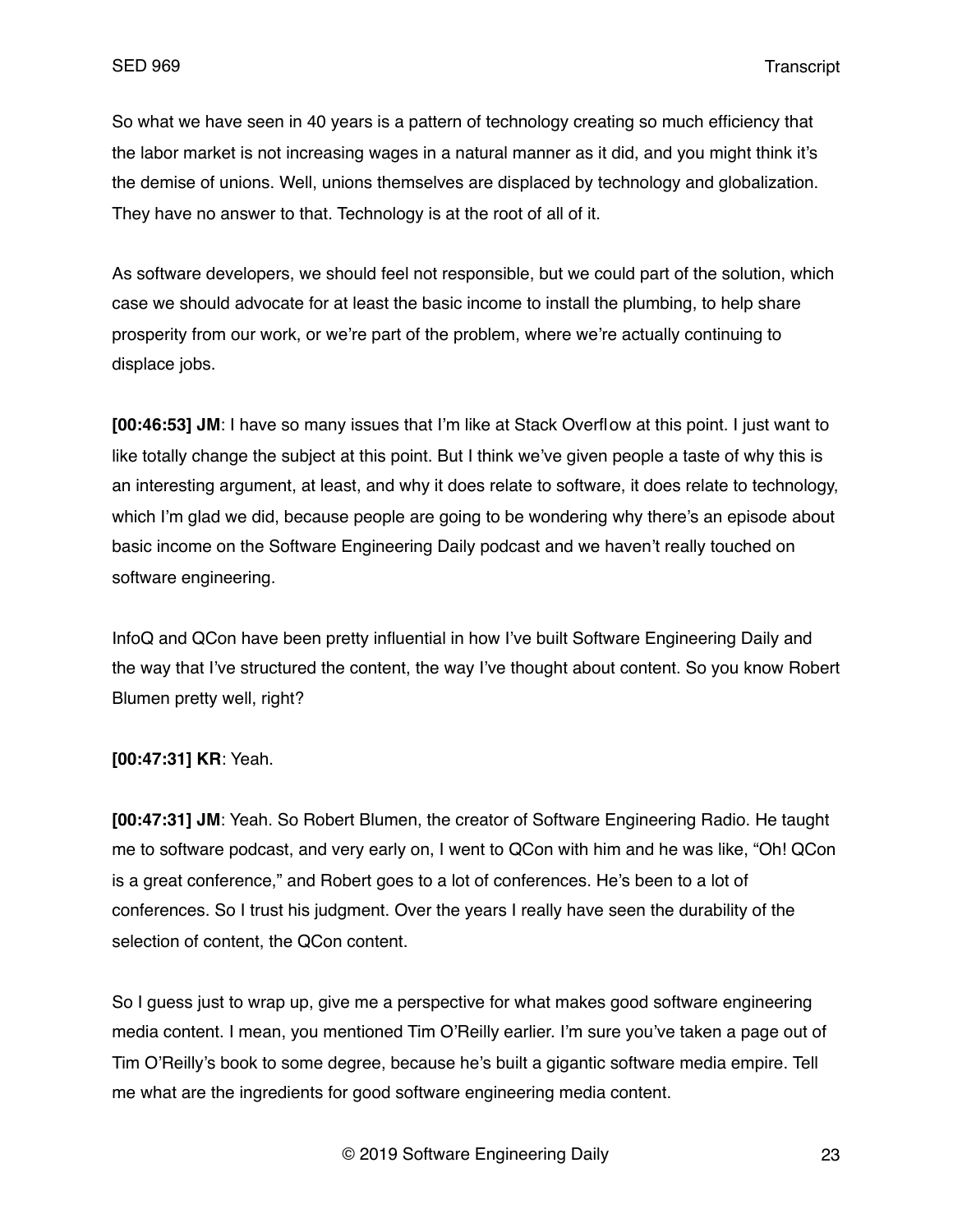**[00:48:21] KR**: The golden rule of editorial, as we speak about internally, is that bit of content you're consuming, whether it's something you're reading online, it's something you're seeing inperson, should give you takeaway value whether or not you chose to take on those products. So that's the first thing. Nobody likes sales pitch. Nobody wants a bait and switch type of experience where you have to go buy something after. So that's the first thing. It has to be reusable. That's one of the guiding principles in InfoQ. Content you can trust is one of our editorial core values for InfoQ and QCon.

But we understand our mission as human progress through technology, and the way we do that is by helping software development teams adopt new technologies and practices, and the way we do that is by looking at the technology adoption curve in the context of software engineering and we map out all the various trends that are various stages of adoption, and you can just see this on any QCon website. We have an adoption curve in the top half of the site. On InfoQ, we've been publishing what we call trend reports, where we're looking at say Java, or programming, and we publish an adoption curve and we map out all the various practices and frameworks and platforms on the adoption curve.

So we just stay focused on giving our mission, human progress through technology. We stay focused on things that are early adopter stage and early majority stage and somewhat innovator stage. Because our readers, we want to serve enterprise software developers. So we're not serving startups. We're not serving hobbyist. So they need something that is maybe a bit bleeding edge for the enterprise, as one our attendees told us. It's bleeding edge if you're an enterprise. It's not bleeding edge if you're working from home by yourself. You can take risks.

So at InfoQ and QCon, we try and focus on what early adopters are doing. Present it in their own words. So at QCon, and one of our another guiding editorial ethos is engineers over evangelists and practitioners over trainers and coaches. I don't like going to conferences and hearing from coaches and consultants. They all want to sell me something. At QCon, you can be assured that every talk is actually by a pure engineer, about what they've done, what worked and didn't work.

Actually, it makes it more difficult to run our events that way, because most of the great

© 2019 Software Engineering Daily 24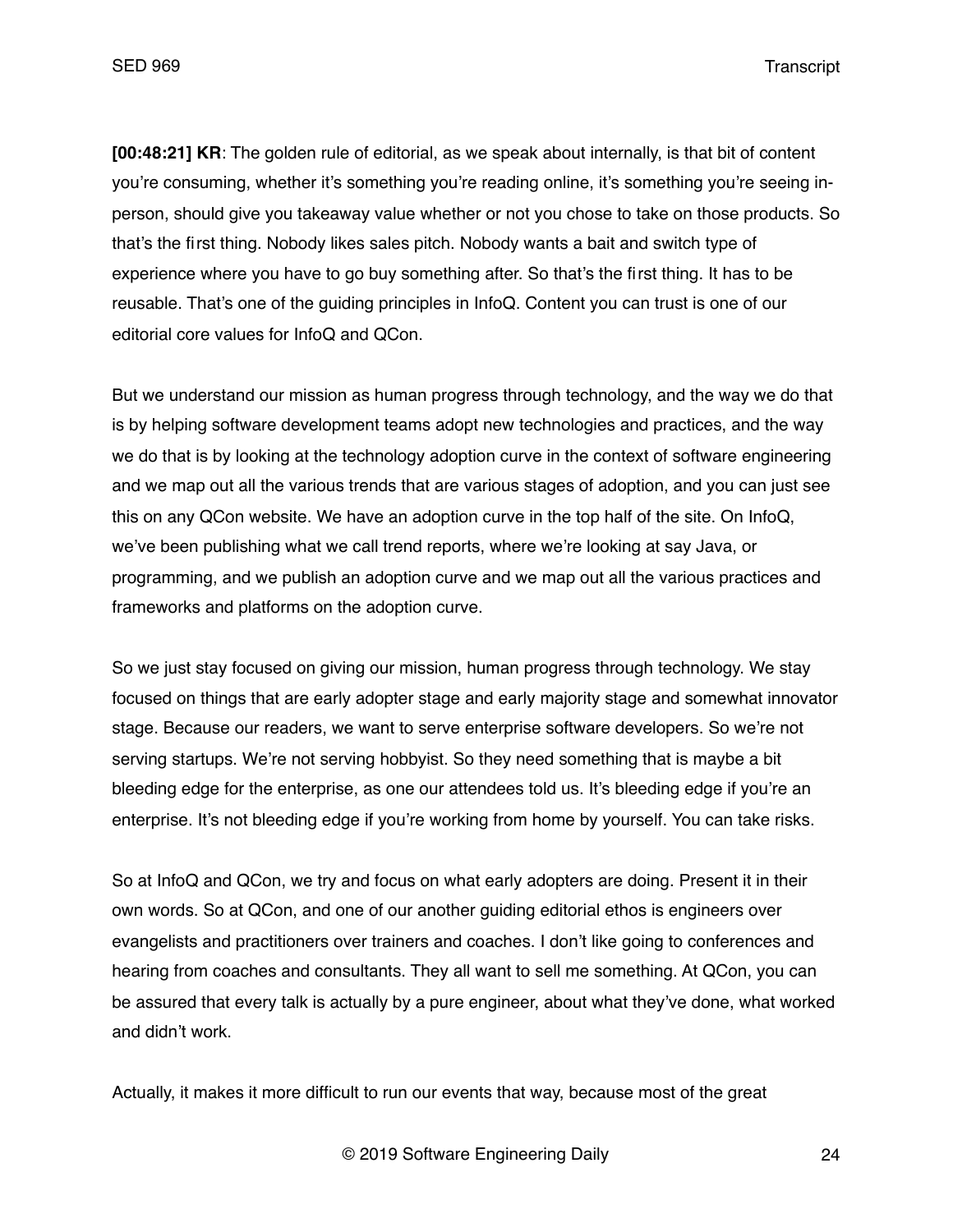speakers who work at the circuit are working at the circuit because they have a financial incentive. They're consultants or trainers or evangelists. We actually avoid those people. I said those people. Sorry. Those people are great.

**[00:50:30] JM**: Playing Fortnite and evangelizing their software.

**[00:50:34] KR**: I mean, they're wonderful, but I think that our readers and our attendees want to learn from each other. So we want peers presenting to peers, and that's kind of the secret sauce of InfoQ and QCon.

**[00:50:43] JM**: Floyd, thanks for coming on the show.

**[00:50:44] KR**: Great. Thank you.

## [END OF INTERVIEW]

**[00:50:55] JM**: I remember the days when I went to an office. Every day, so much of my time was spent in commute. Once I was at the office, I had to spend time going to meeting rooms and walking to lunch and there were so many ways in which office work takes away your ability to be productive. That's why remote work is awesome. Remote work is more productive. It allows you to work anywhere. It allows you to be with your cats. I'm looking at my cats right now. But there's a reason why people still work fulltime in offices. Remote work can be isolating. That's why remote workers join an organization like X-Team.

X-Team is a community for developers. When you join X-Team, you join a community that will support you while allowing you to remain independent, and X-Team will help you find work that you love for some of the top companies in the world. X-Team is trusted by companies like Twitter, Coinbase and Riot Games.

Go to x-team.com/sedaily to find out about X-Team and apply to join the company. If you use that link, X-Team that you came from listening to Software Engineering Daily, and that would mean that you listen to a podcast about software engineering in your spare time, which is a